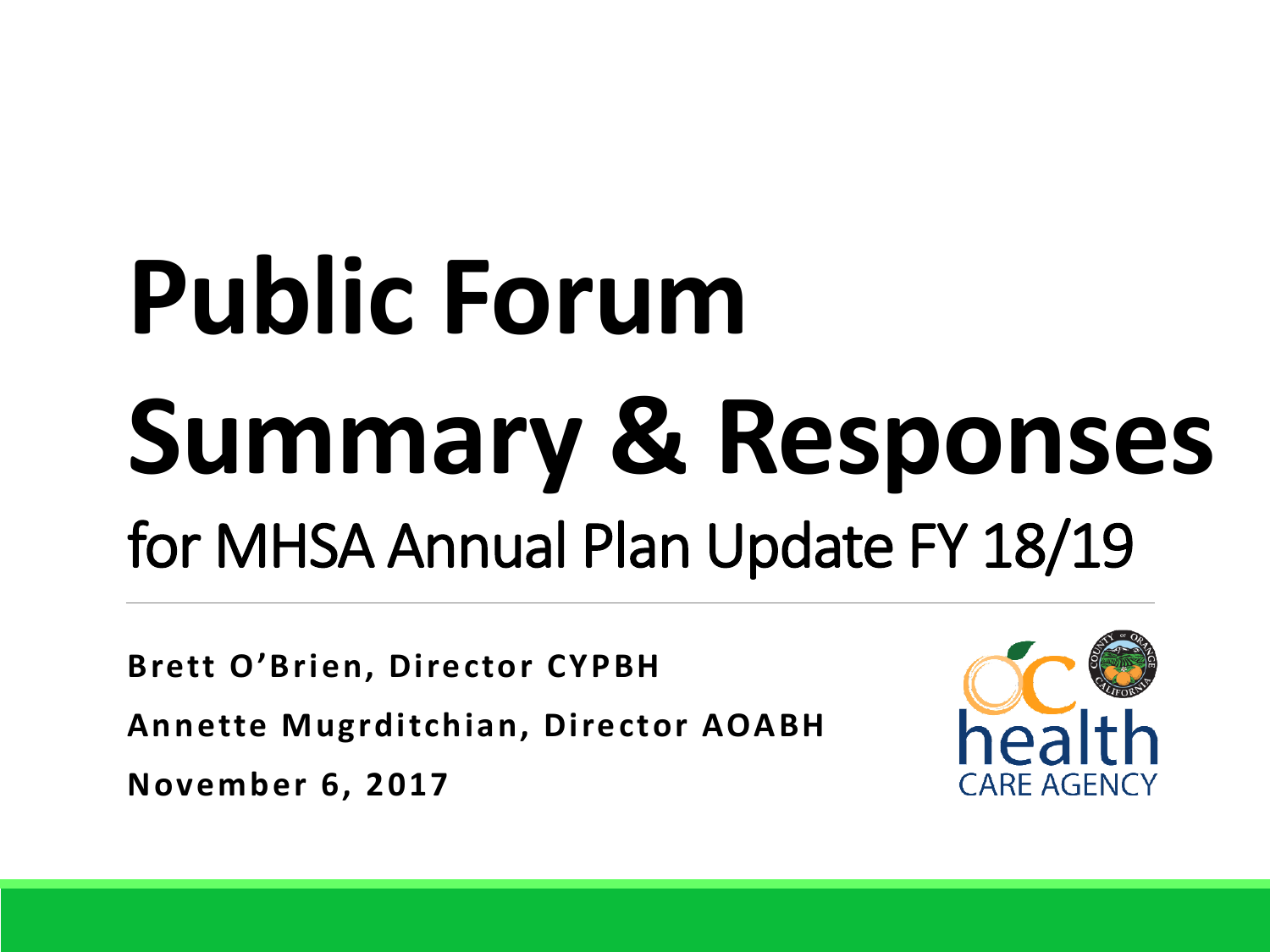# **Community Planning Process**

**Sought to identify unmet BH needs**

**Invited community to speak at Oct 2 mtg**

**Accepted written input before/after forum**

**Reviewed comments; where appropriate, linked stated need to existing/planned services**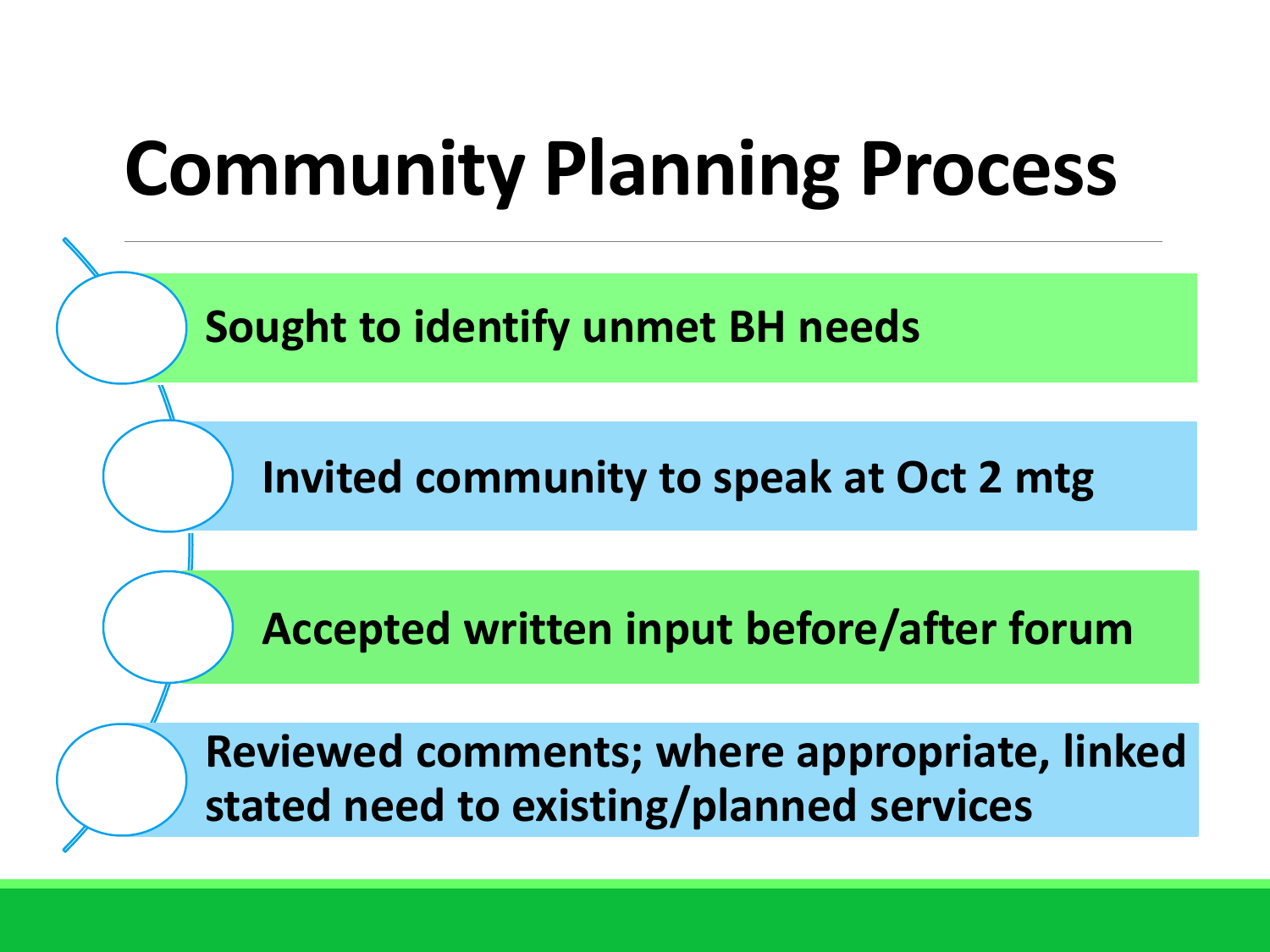# **Persons w/ Disabilities 1**

• **Those with Intellectual Developmental Disabilities (DD) are not properly served or deemed ineligible for MH services; relax criteria and create bridge between DD and mental health services**

- **Parent Education Services, Family Support, and Children's Support and Parenting Program (CSPP) currently serve families with children diagnosed with DD, including autistic spectrum disorders (ASD).**
- **School-Based Early Intervention Services, O&E and School Readiness/Connect the Tots provide support to these families and link them to appropriate services**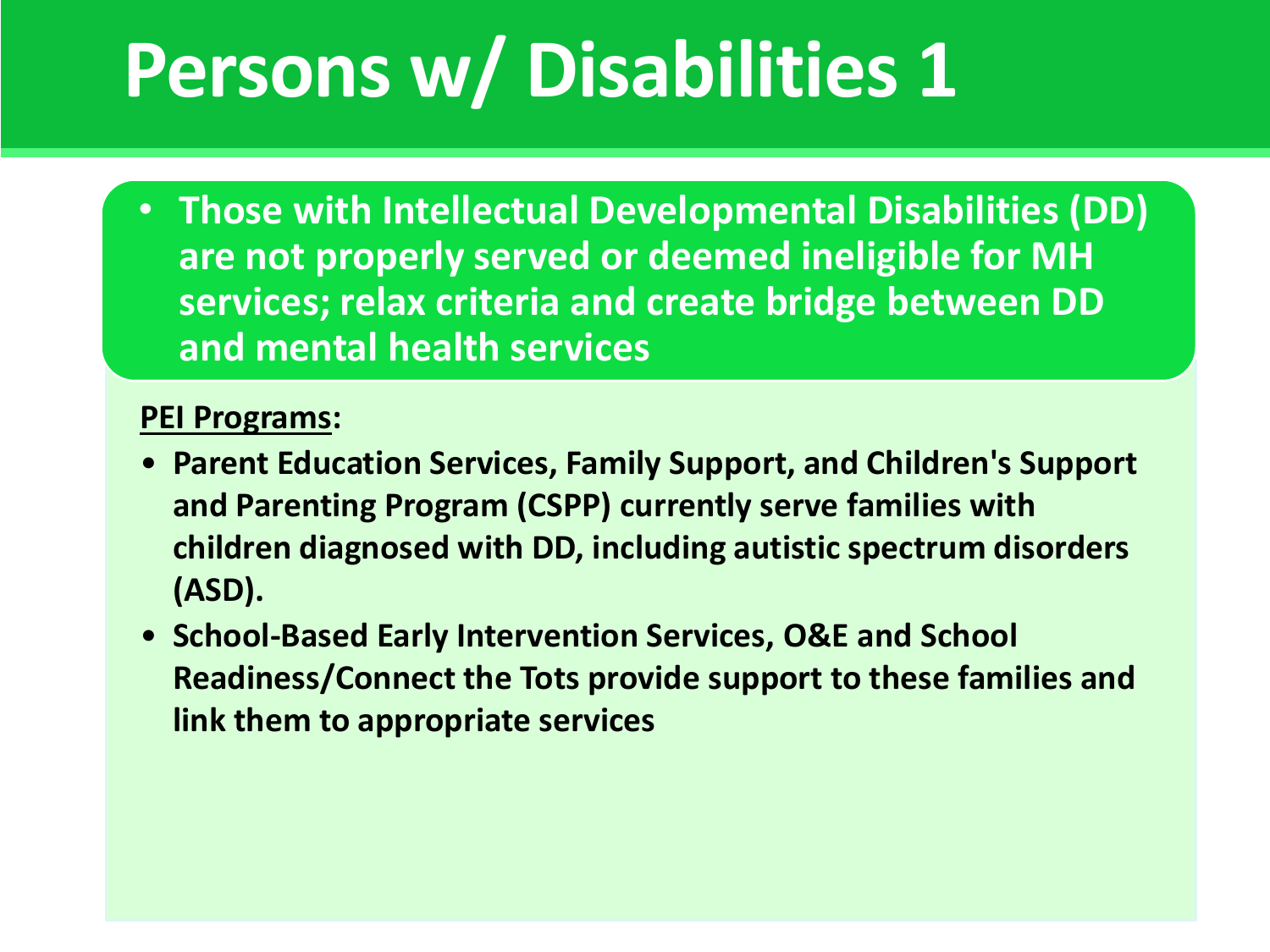# **Persons w/ Disabilities 1 con't**

• **Those with Intellectual Developmental Disabilities (DD) are not properly served or deemed ineligible for MH services; relax criteria and create bridge between DD and mental health services**

#### **CSS/CYBH Programs:**

- **MHSA, EPSDT and Medi-Cal FFP funds can only be used to serve individuals diagnosed with ASDs when the primary condition being treated is a qualifying mental health disorder. When this occurs, the individual is referred to the appropriate CYBH or AOABH program(s). OC cannot change these regulations.**
- **A CYBH Manager & clinician attend OC Children's Coordination Committee meetings to assist with referrals and resources at the Center for Autism and Neurodevelopmental Disorders.**
- **CYBH Division Manager attends OC Regional Center Autism Work Group, and the State Council on Developmental Disabilities, Orange County Office Health Care Task Force.**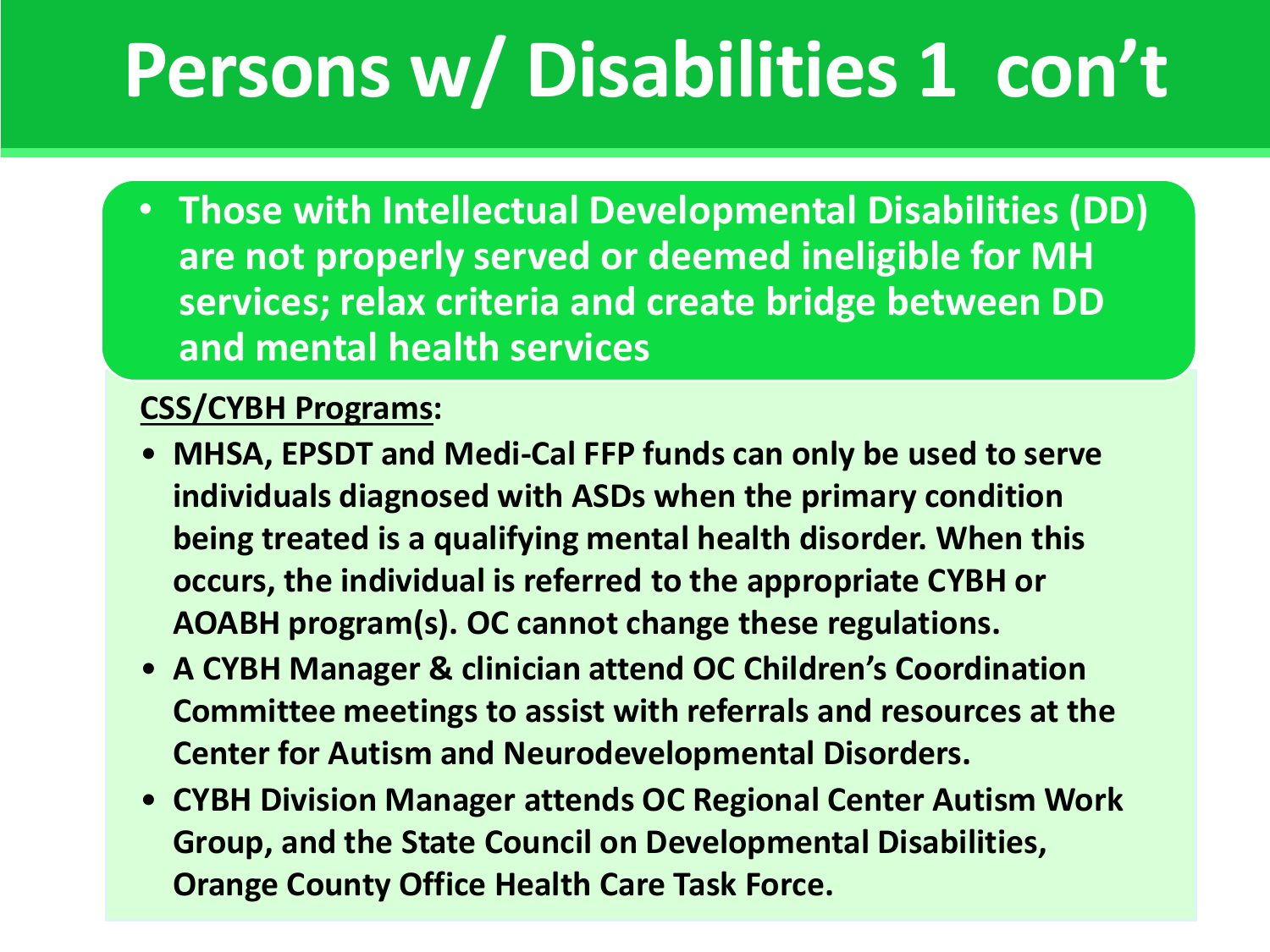### **Persons w/ Disabilities 2**

• **Expand the number of therapists trained to work with visually impaired children**

- **O&E and OCLINKS (PEI) and CYBH outpatient programs and services (MHSA and non-MHSA) can serve children who are blind, deaf-blind or visually impaired, including through home-based services. However the staff/clinicians do not necessarily have specialized training for working with these populations.**
- **This is a potential area for future training/program expansion.**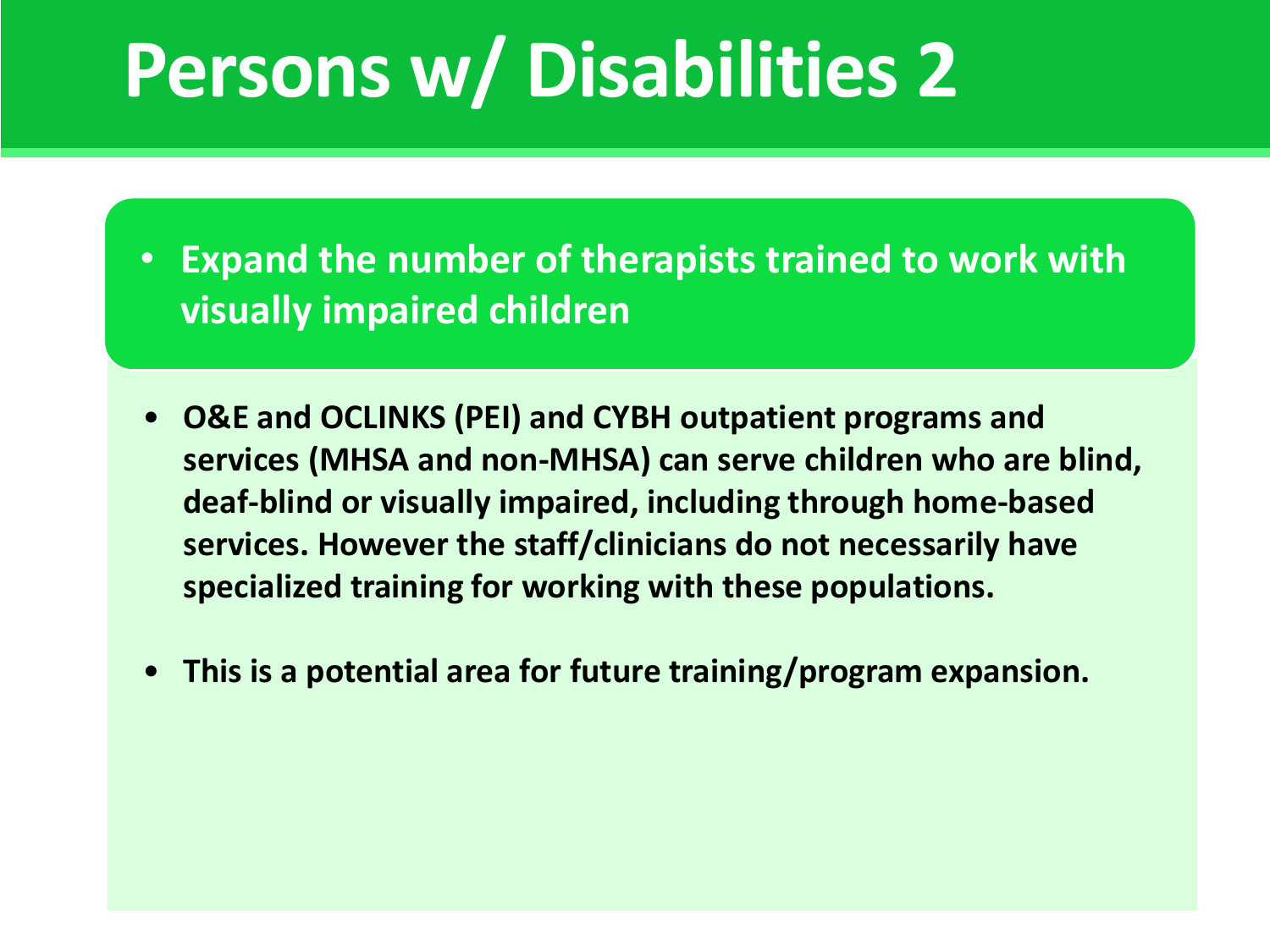### **Children Services 1**

• **Provide in-home services with clinicians, parent educators and case managers trained to work w/ young children who have mental and behavioral health issues; this population has recently increased** 

#### **PEI Programs:**

• **School Readiness/Connect the Tots is expanding further to provide a continuum of in-home services. School Readiness will provide prevention services (screenings/assessments, brief support services, etc) and clinicians from Connect the Tots will provide more intensive early intervention services.**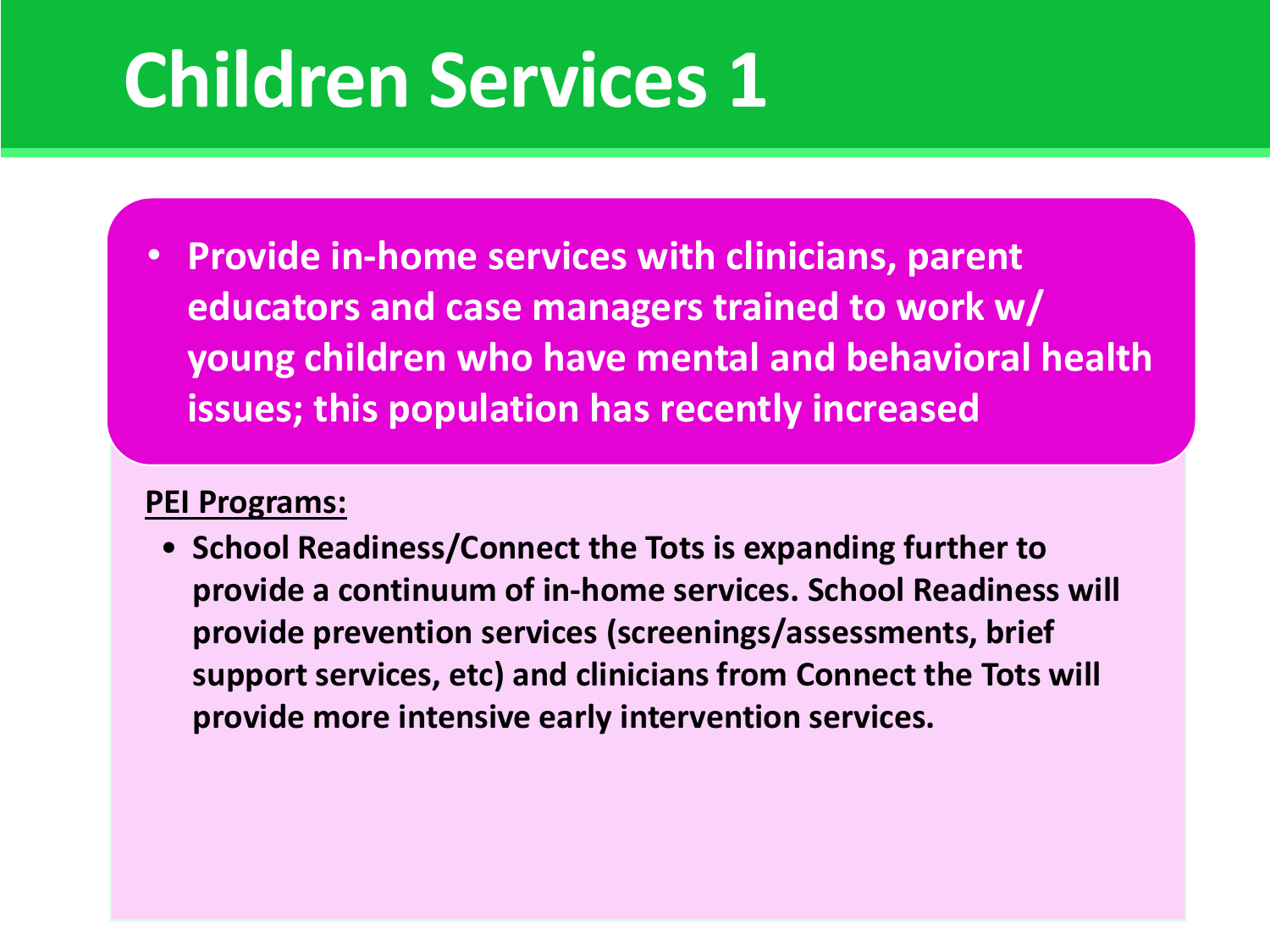• **Provide in-home services with clinicians, parent educators and case managers trained to work w/ young children who have mental and behavioral health issues; this population has recently increased** 

#### **CSS/CYBH Programs:**

- **County and Contract programs provide in-home services when necessary to the 0-5 population.**
- **CYBH County and Contract clinics offer Parent Child Interaction Therapy (PCIT) to the 0-5 population and their families when clinically indicated. PCIT is also offered by the RENEW FSP.**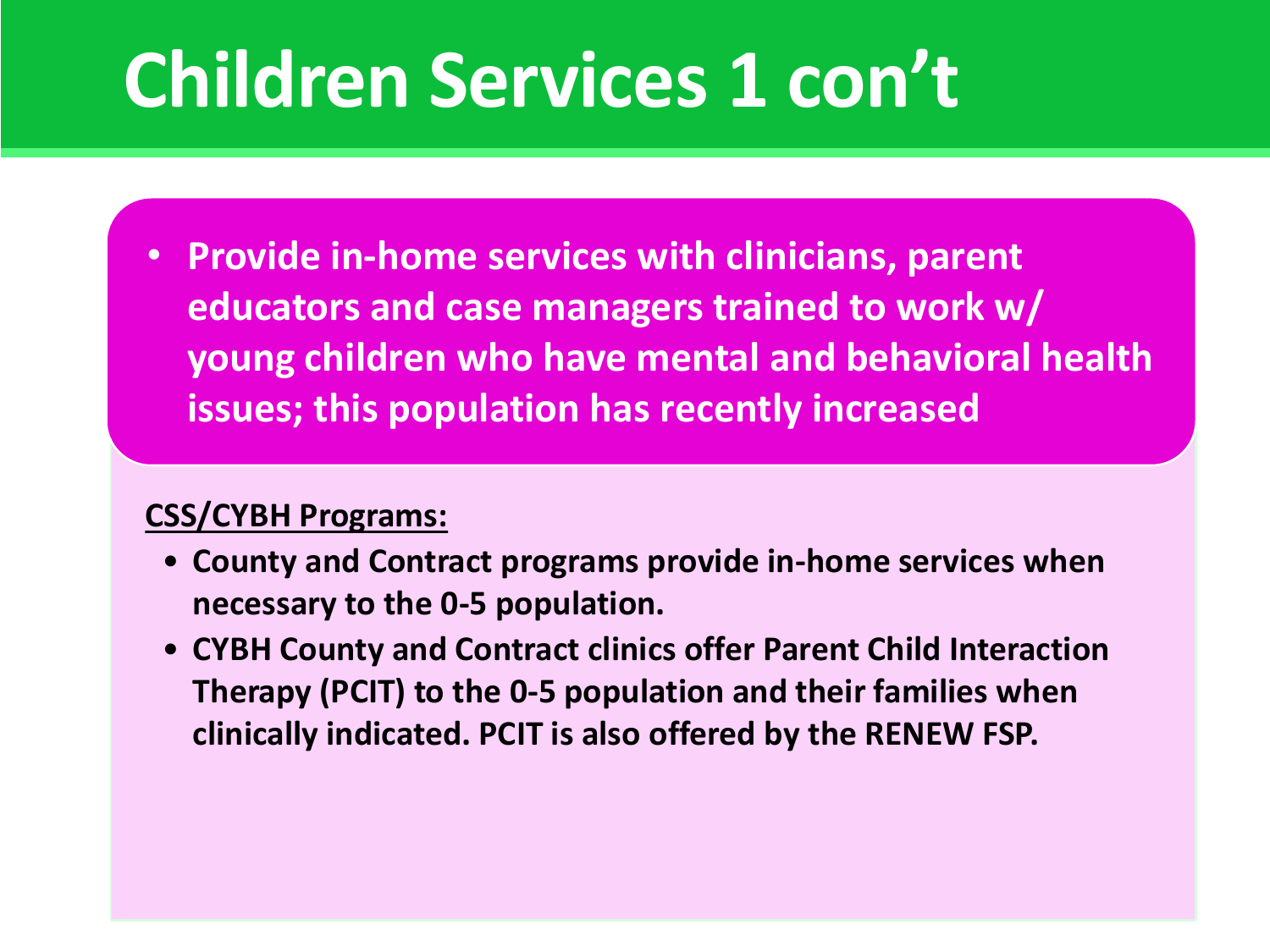# **Children Services 2**

- **Provide case management (CM) for children/families with mental health/behavioral problems**
- **Provide training for parents and caregivers of children/young adults with MH problems, especially in Vietnamese**

- **O&E Collaborative provides CM, education, support groups, assessment, brief intervention, referrals/linkages, and problemsolving around barriers to ensure access to services.**
- **Family Support Services provides parenting courses – including some in Vietnamese – for the parents/caregivers of children with mental health conditions.**
- **Expanding parent training in Vietnamese could be considered as a community training to be implemented with PEI training dollars and may be something that can be provided by the O&E Collaborative.**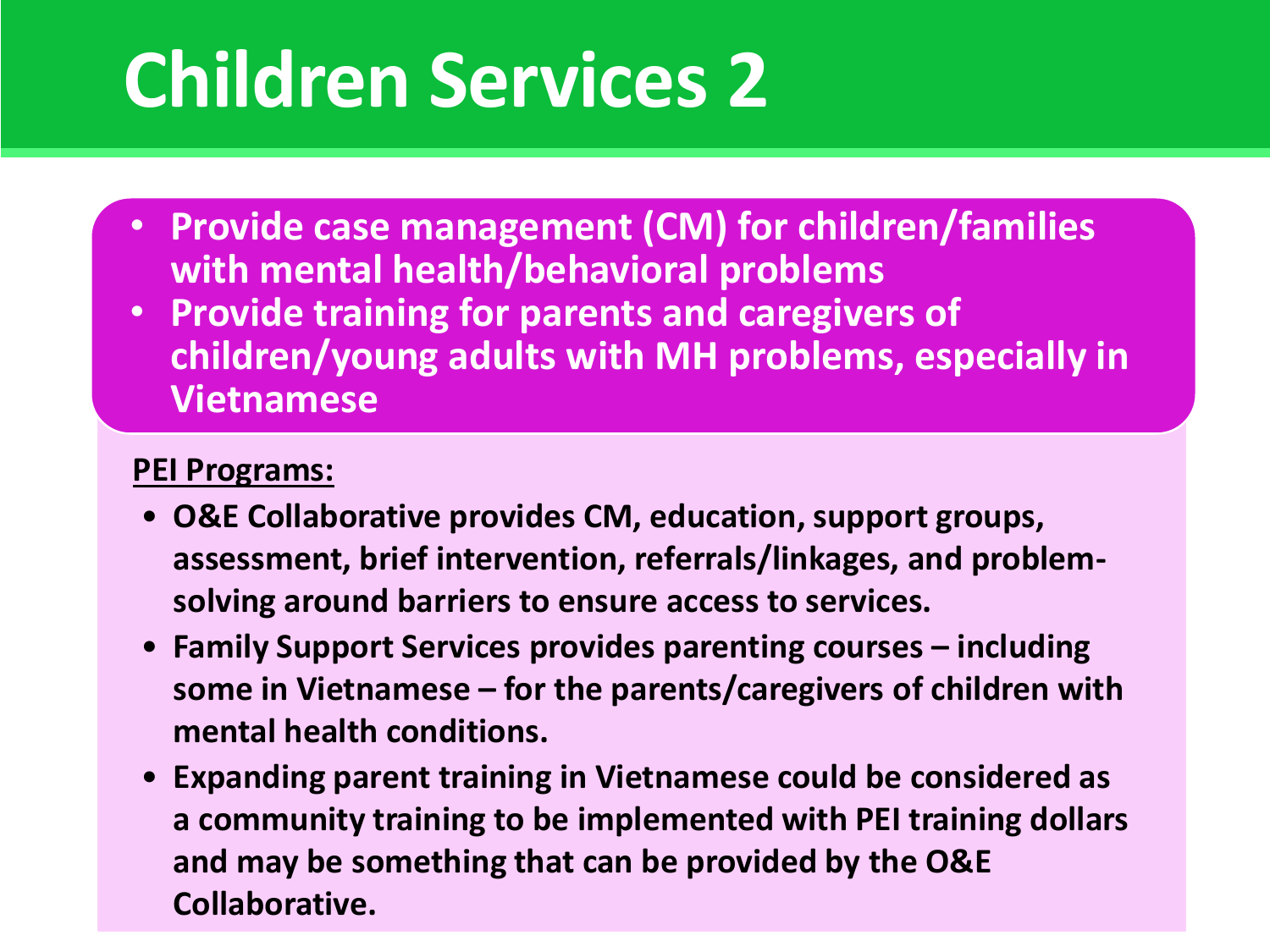- **Provide case management (CM) for children/families with mental health/behavioral problems**
- **Provide training for parents and caregivers of children/young adults with MH problems, especially in Vietnamese**

#### **CYBH Programs:**

- **Pending Board approval, CYBH will receive positions to hire peer partners for parents and youth in County clinics.**
- **Project FOCUS FSP specializes in serving Asian/Pacific Islander children/TAY with mental health disorders and their families.**
- **CYBH PACT involves the family in services that include CM, and provides mental health education to parents.**

### **BHS:**

• **Bilingual staff in threshold languages (as of August 2017): Spanish: 287, Vietnamese: 86, Korean: 16, Farsi: 17, Arabic: 3**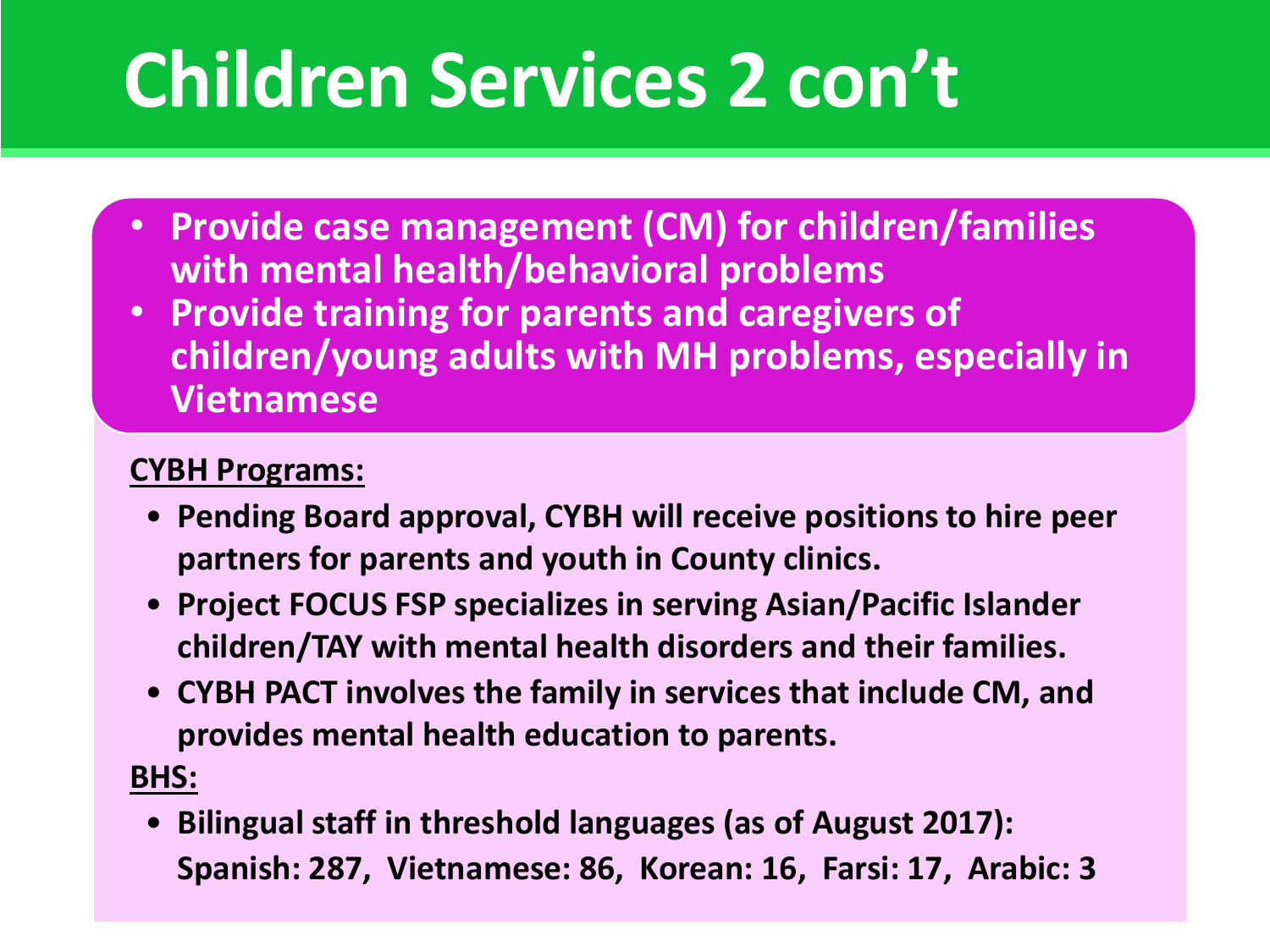### **Children Services 3**

• **A gap exists in services for children/youth with serious mental health conditions (major depression/anxiety), trauma exposure; PEI is critical to breaking ACES exposure**

- **PEI offers various parent education workshops, student curricula, and student interactive services that aim to increase protective factors and resilience, as well as improve school climate (i.e., gang and violence prevention, stress reduction, mindfulness).**
- **Family strengthening programs and small student groups are provided in community locations such as schools, Family Resource Centers and Youth Reporting Centers.**
- **O&E provides prevention and early intervention services to these families in community locations such as homes, schools.**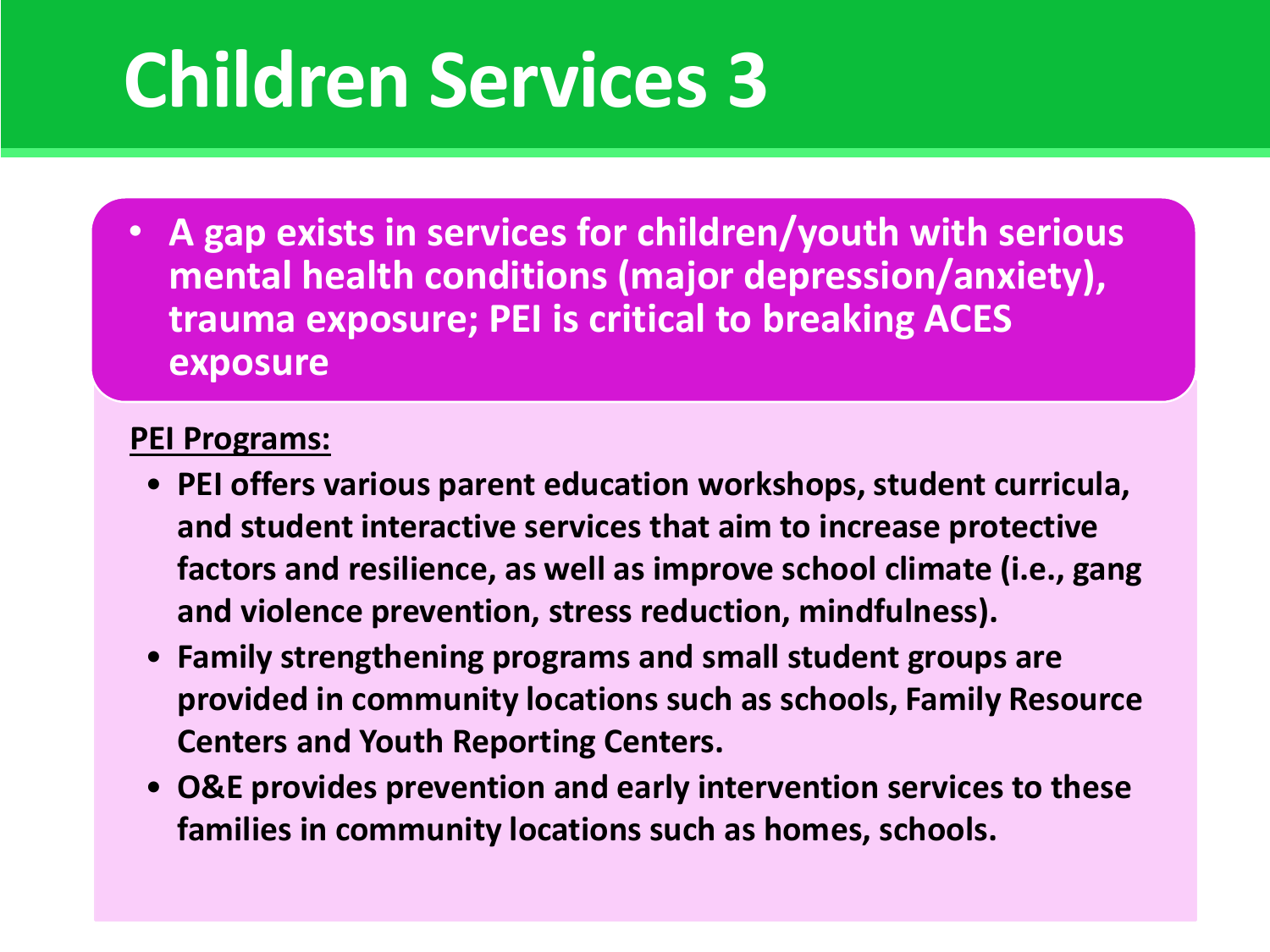• **A gap exists in services for children/youth with serious mental health conditions (major depression/anxiety), trauma exposure; PEI is critical to breaking ACES exposure**

- **School-Based Mental Health Services works with middle school students in the SAUSD and AUHSD experiencing depression or anxiety that may be the result of trauma. Sites were selected based on risk factors including poverty indicators.** 
	- **Program utilizes play therapy, Trauma-Focused Cognitive Behavioral Therapy, and Cognitive Behavioral Interventions for Trauma in Schools group curriculum.**
- **Suicide Prevention Trainings and related technical assistance are provided to schools as they implement mandated Suicide Prevention Policies.**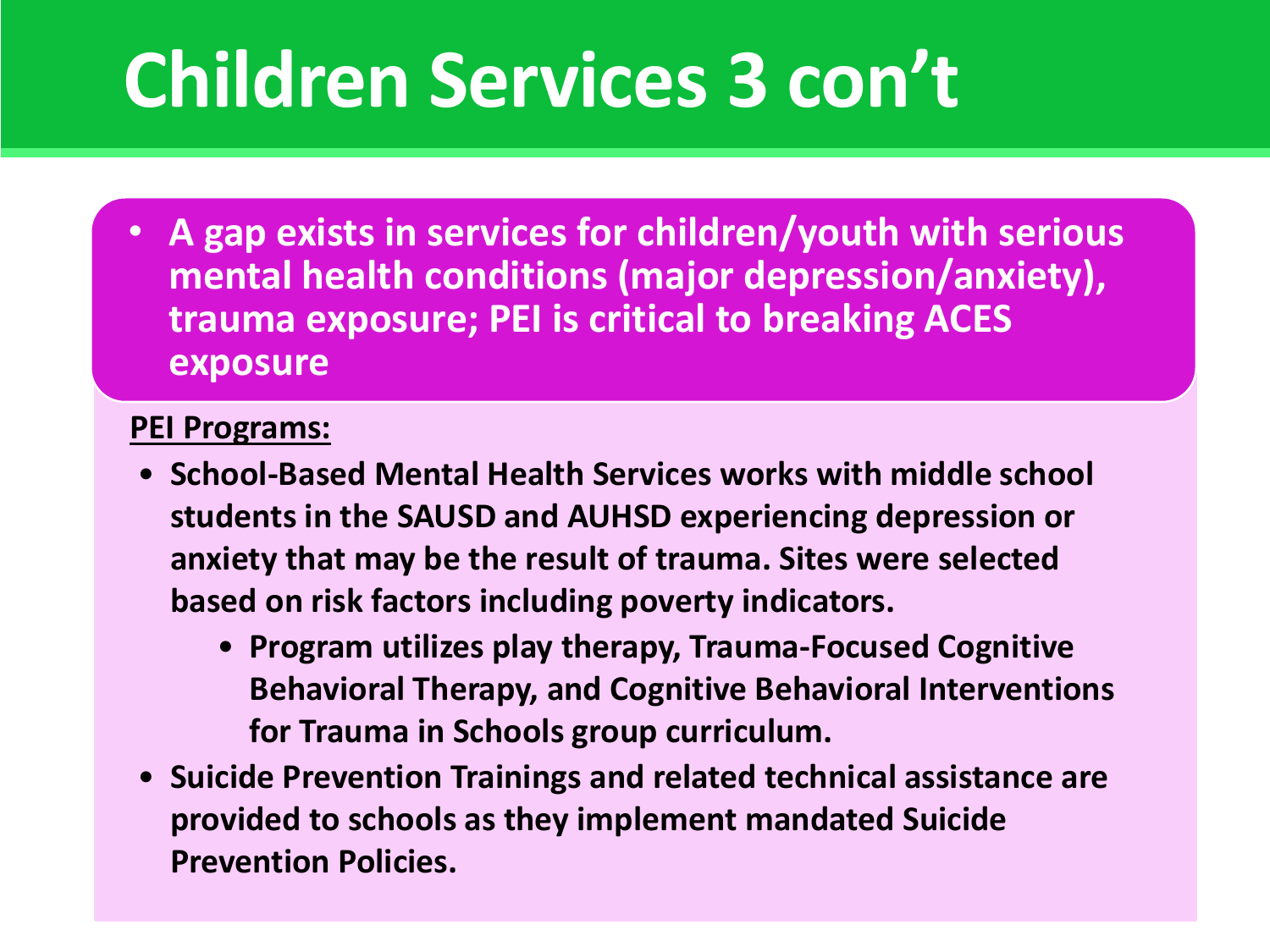• **A gap exists in services for children/youth with serious mental health conditions (major depression/anxiety), trauma exposure; PEI is critical to breaking ACES exposure**

- **Crisis Response services addresses the needs of those who may experience traumatic issues at school sites.**
- **All above programs utilize trauma-informed practices and other evidence based practices.**
- **O&E and OCLINKS staff work with this population to link them to appropriate services.**
- **Community Counseling and Supportive Services provides Eye Movement Desensitization and Re-processing, a modality used to process trauma, with participants of all ages.**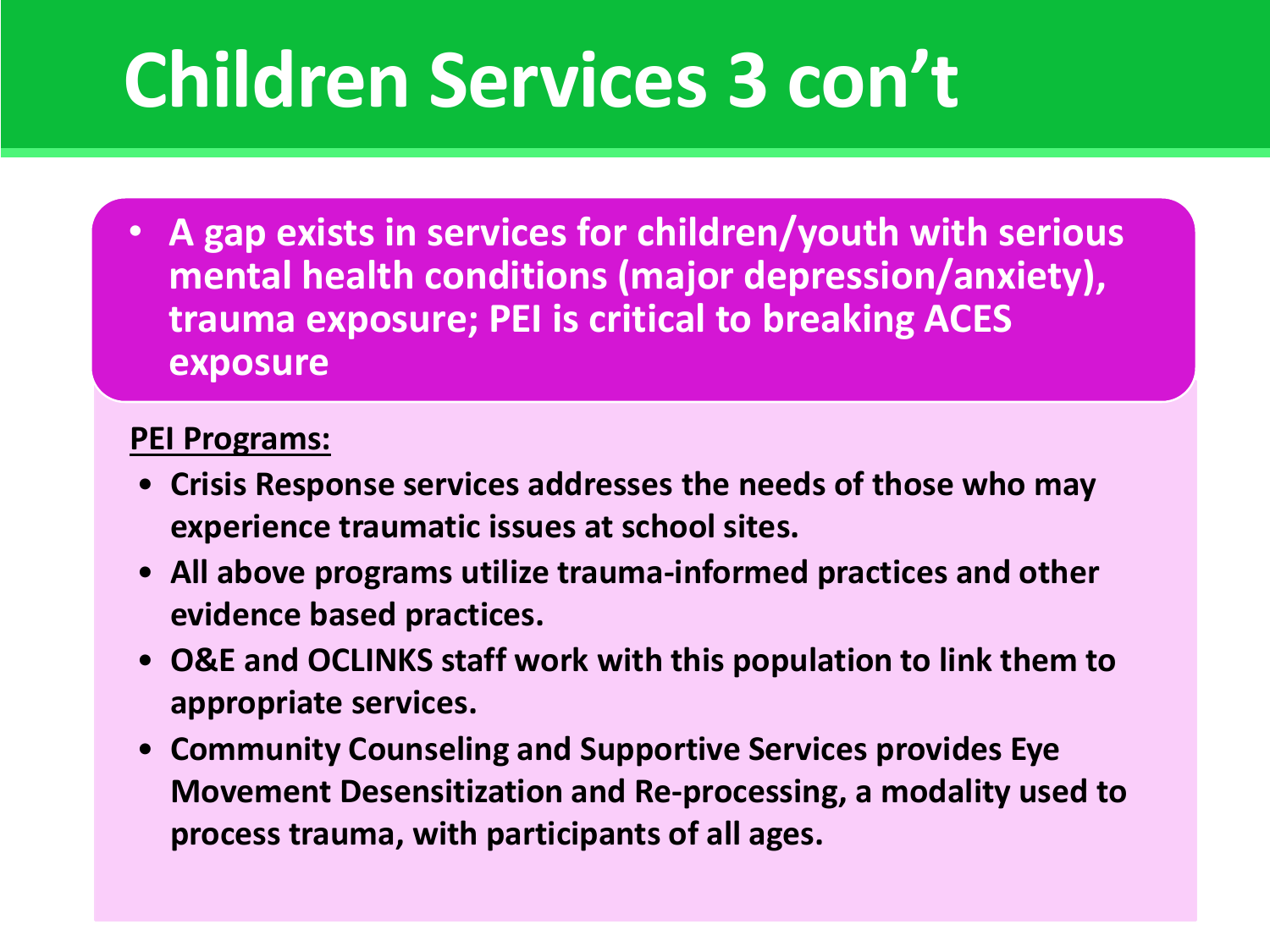• **A gap exists in services for children/youth with serious mental health conditions (major depression/anxiety), trauma exposure; PEI is critical to breaking ACES exposure**

#### **CYBH Programs:**

- **CYBH clinicians in all outpatient and residential programs (CSS, EPSDT) are trauma-informed and regularly attend trainings on trauma-informed, evidence-based care that has been validated with individuals from a range of cultural and ethnic backgrounds**
	- **i.e., TF-CBT, EMDR, PCIT, Integrative Treatment for Complex Trauma, Motivational Interviewing, Seeking Safety, etc.**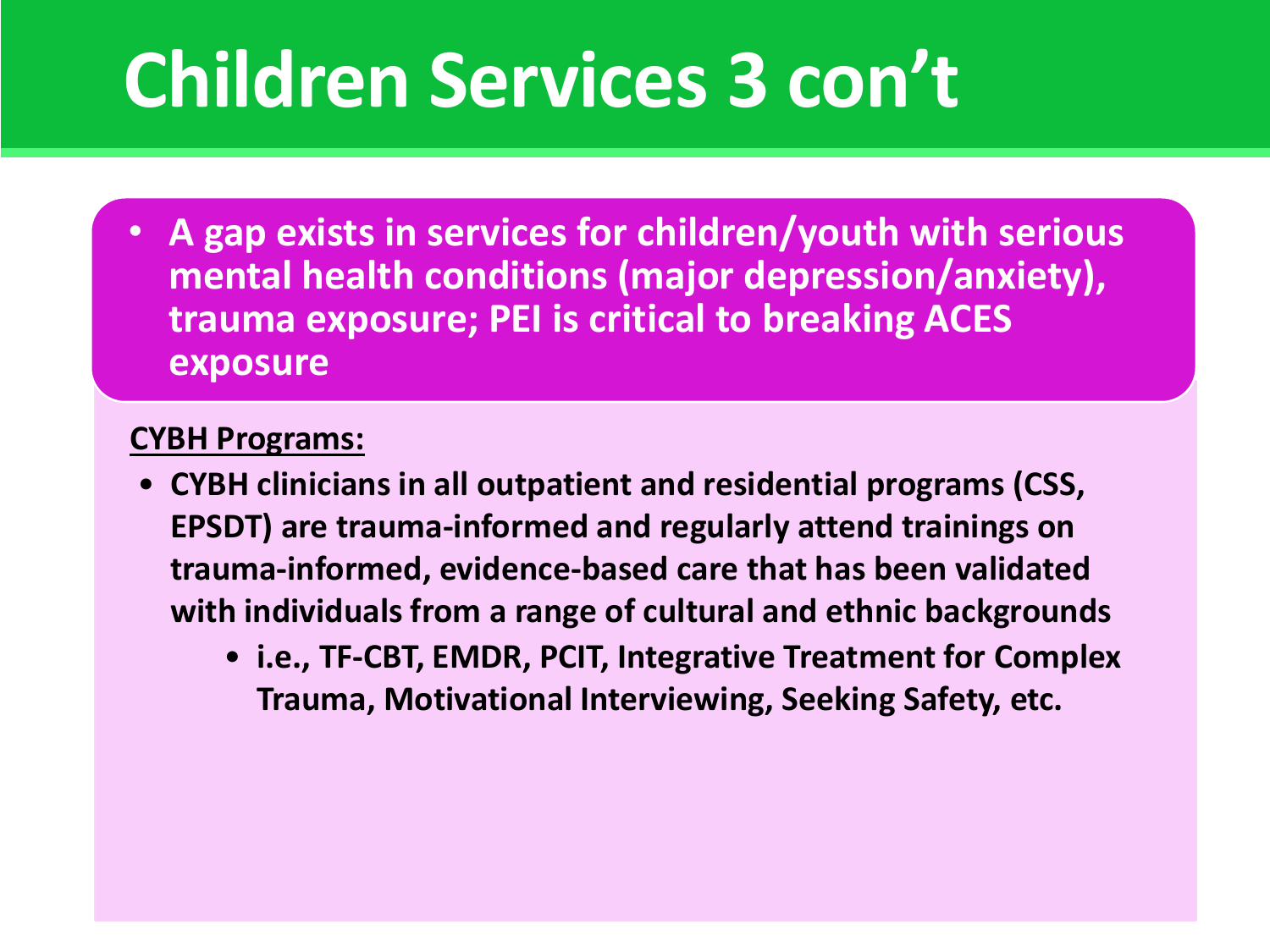• **A gap exists in services for children/youth with serious mental health conditions (major depression/anxiety), trauma exposure; PEI is critical to breaking ACES exposure**

#### **CYBH Programs:**

- **Staff in programs serving child welfare and probation youth received additional training on the commercial sexual exploitation of children (CSEC).** 
	- **All youth entering child welfare and probation systems are screened with the Commercially Sexually Exploited Children-Identification Tool (CSE-IT).**
	- **A staff member provides intensive therapy and case management for any youth with a confirmed CSEC history.**
	- **The staff member also provides CSEC Services for Grace Court, which will provide a peer survivor component.**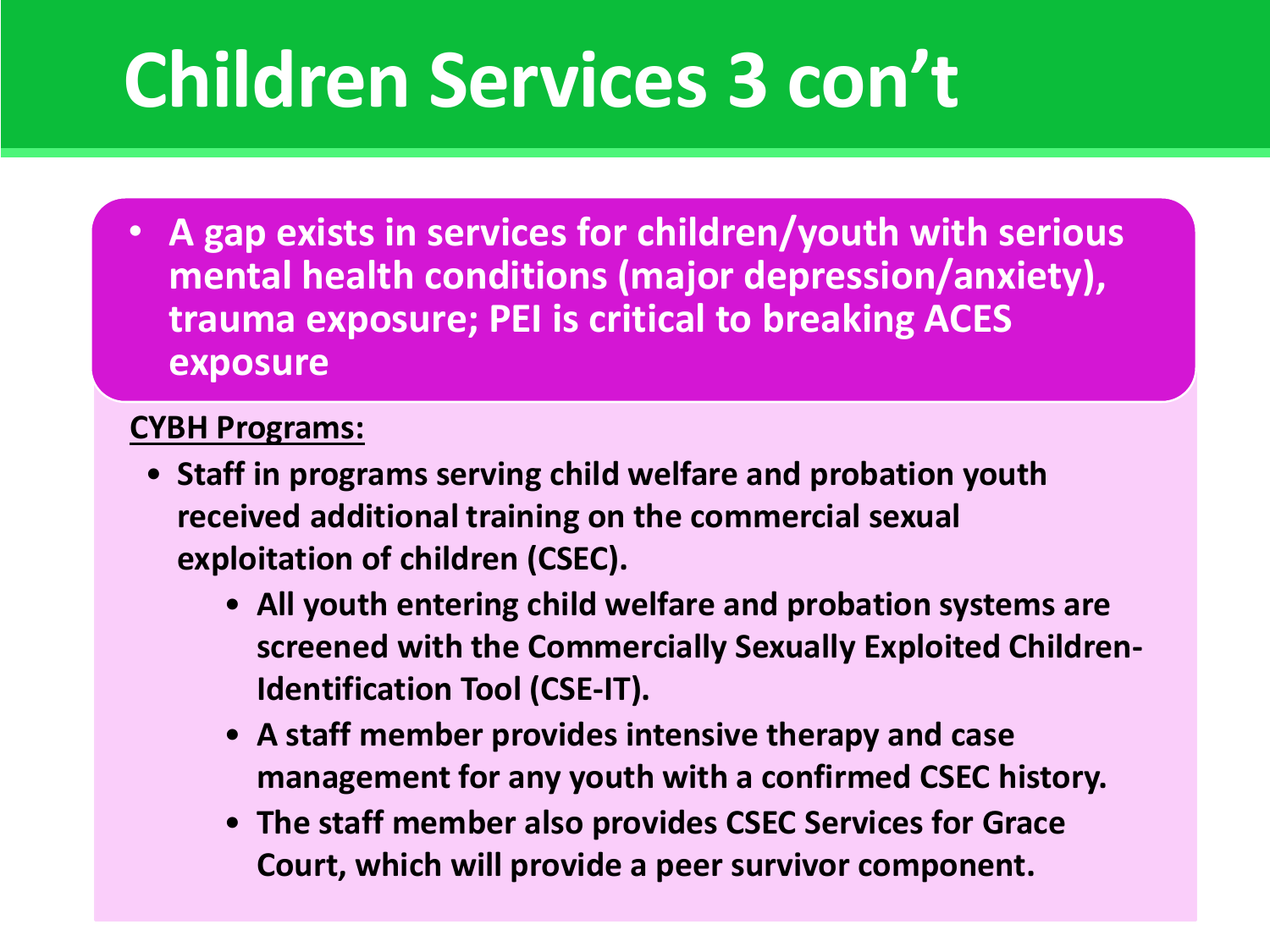• **A gap exists in services for children/youth with serious mental health conditions (major depression/anxiety), trauma exposure; PEI is critical to breaking ACES exposure**

#### **CYBH Programs:**

- **CYBH Managers participate in the Child Welfare System Improvement Partnership with SSA and community stakeholders. This partnership absorbed the Trauma-Informed Practices Committee on which the managers had also participated.**
- **CEGU is currently a part of a tri-agency trauma-informed training with OCDE and SSA to ensure all Orangewood staff are trained in the same trauma-informed practices/techniques.**

#### **BHS:**

• **BHS has conducted Vicarious Trauma trainings for all of BHS.**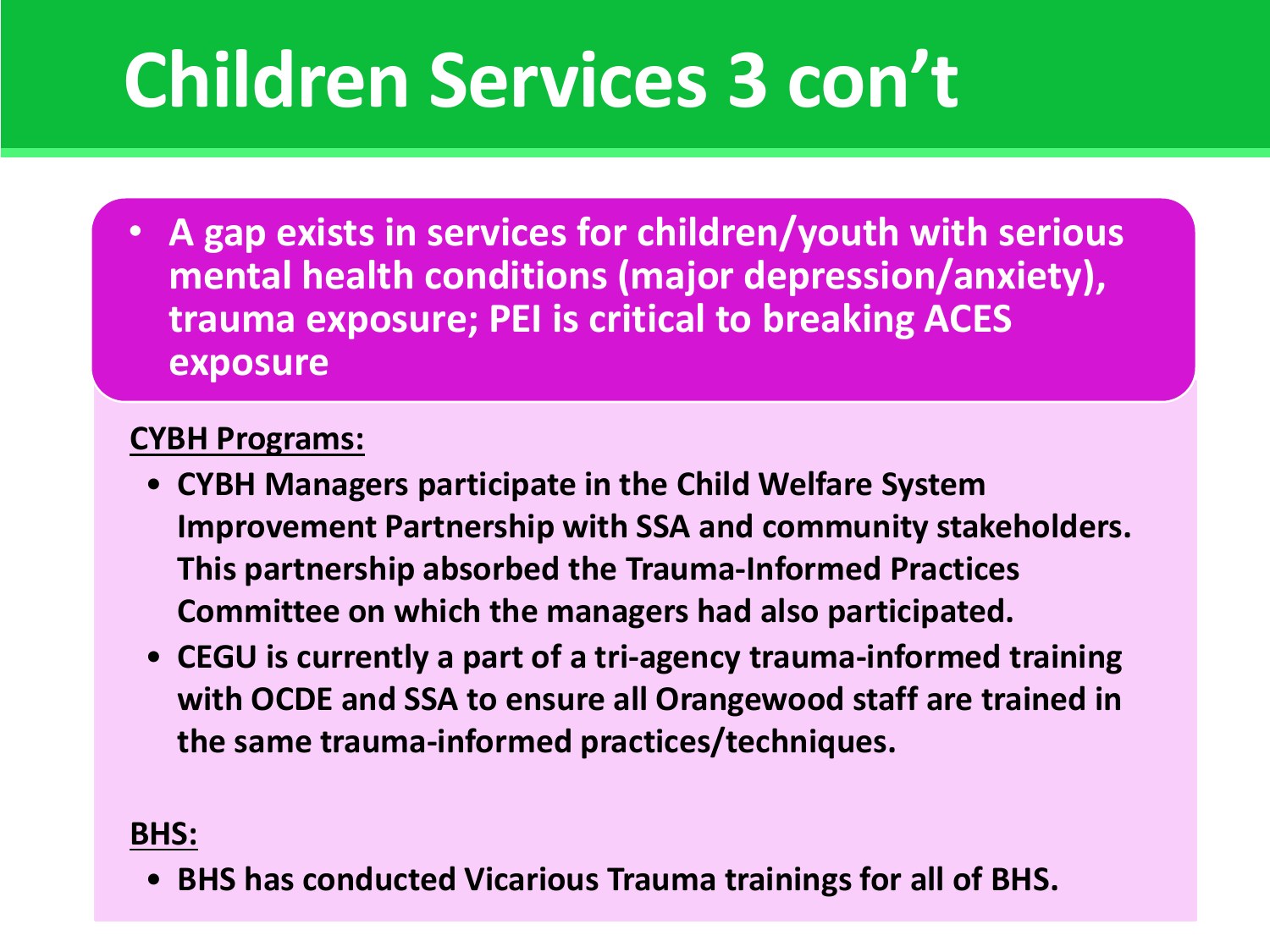### **Children Services 4**

- **Children's mental health services in all communities continue to not receive sufficient support from HCA**
- **Please see response to "Children's Services 3"**
- **In addition, PEI's School Readiness/Connect the Tots is prepared to work with this population.**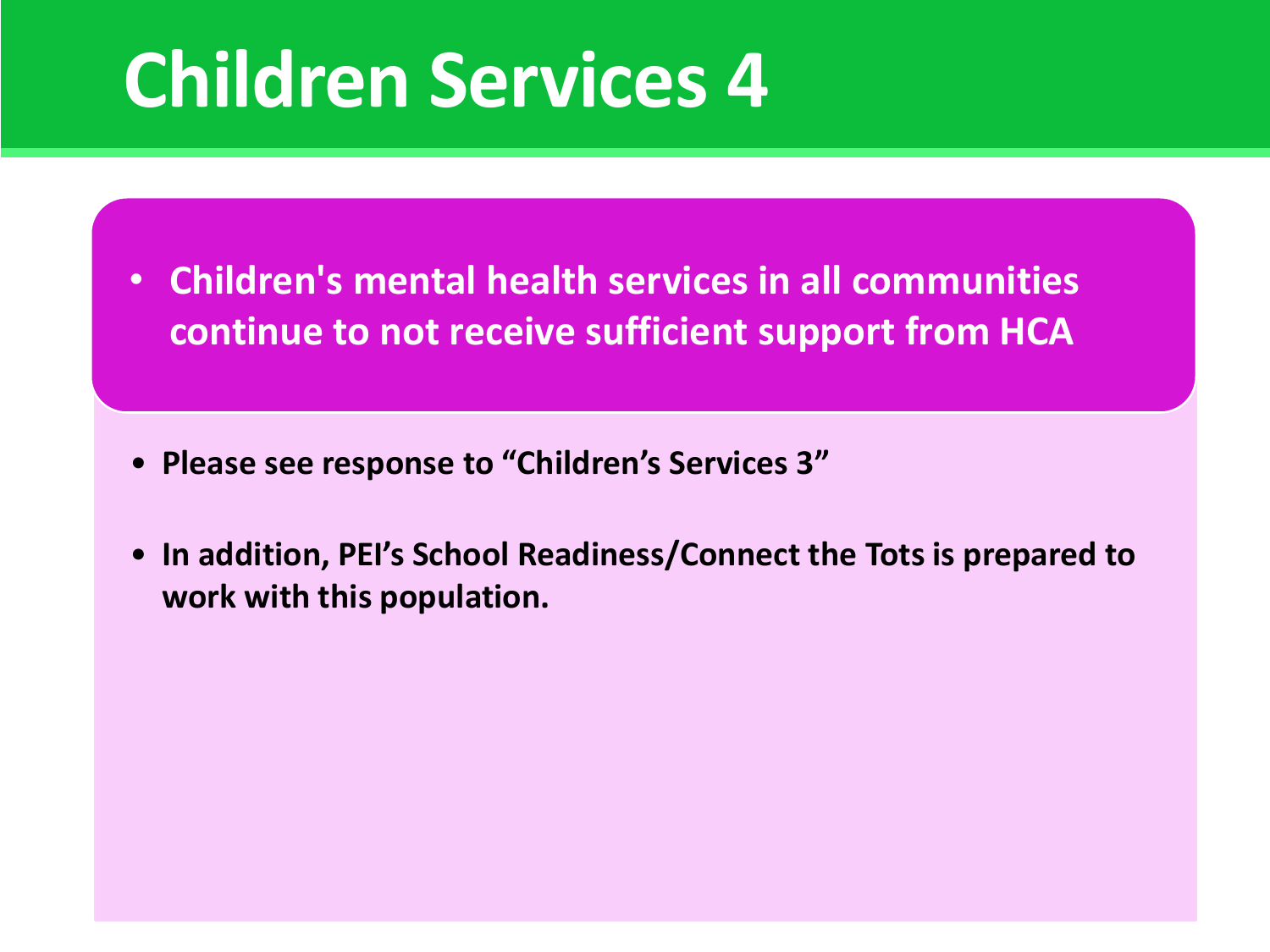### **Children Services 5**

- **Support use of a Trauma-Informed curriculum that is currently being piloted for parents of children involved in juvenile justice system.**
- **Existing parent education and family strengthening programs are utilizing a variety of other evidence-based curriculums including Triple P, Common Sense Parenting, Strengthen Families and the Parent Project. However these are not specifically designed for caregivers of youth involved in the Juvenile Justice system and this area represents an opportunity for potential future funding.**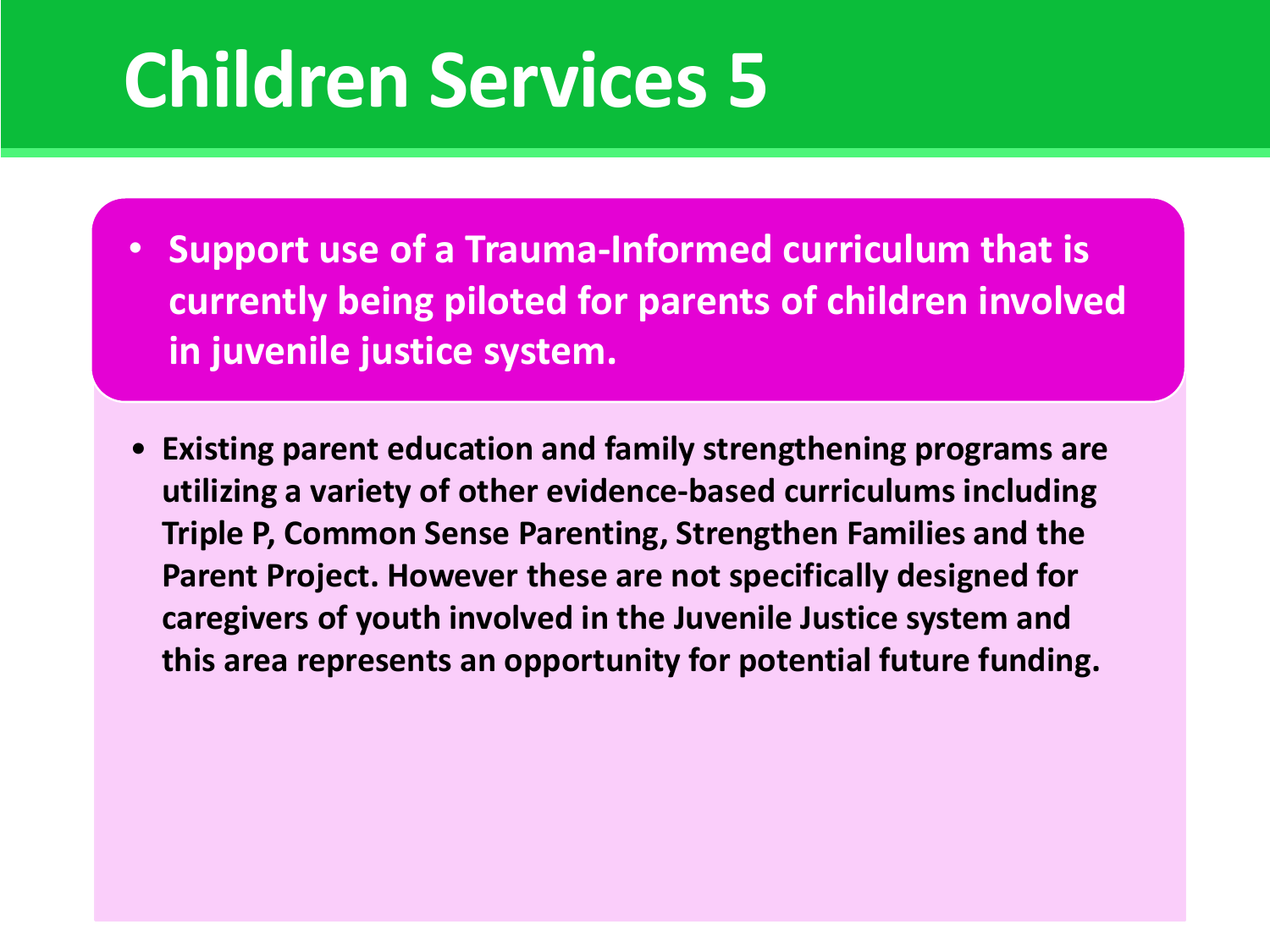# **Housing/Homelessness 1**

• **MHSA clients are homeless and need housing, particularly Permanent Supportive Housing**

### **Bridge Housing Program (CSS):**

- **HCA will contract with providers to provide housing assistance and to link individuals to housing, including permanent housing.**
- **The program will also assist homeless persons with housing vouchers to secure housing.**
- **The program will work with Housing Navigators funded by Whole Person Care to find and develop housing.**

### **MHSA Housing/Special Needs Housing:**

- **HCA/OCCR will continue to identify developers for housing.**
- **BHS is allocating additional money to the Special Needs Housing Program which can be used for permanent supportive housing.**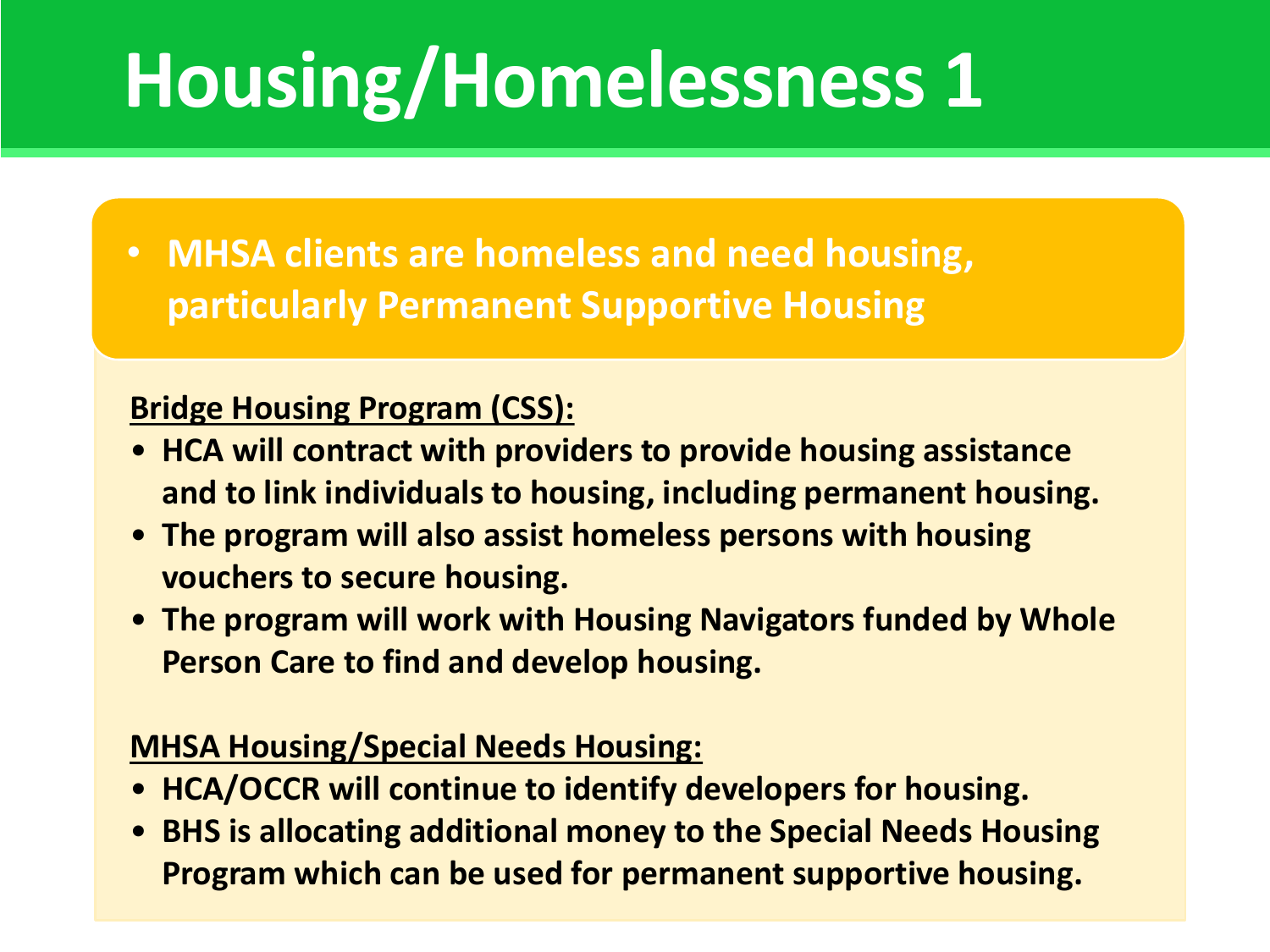# **Housing/Homelessness 2**

- **Provide tax break-incentives for owners of empty commercial buildings to create housing and comprehensive behavioral health multiservice centers that help develop independent living skills, offer job skills training, and foster wellness.**
- **MHSA and HCA/BHS is not authorized to provide tax breaks. However project developers in the MHSA Housing and No Place Like Home programs can apply for tax credits to assist in the financing of construction.**
- **Identifying a site that could address all the needs outlined would be very beneficial.**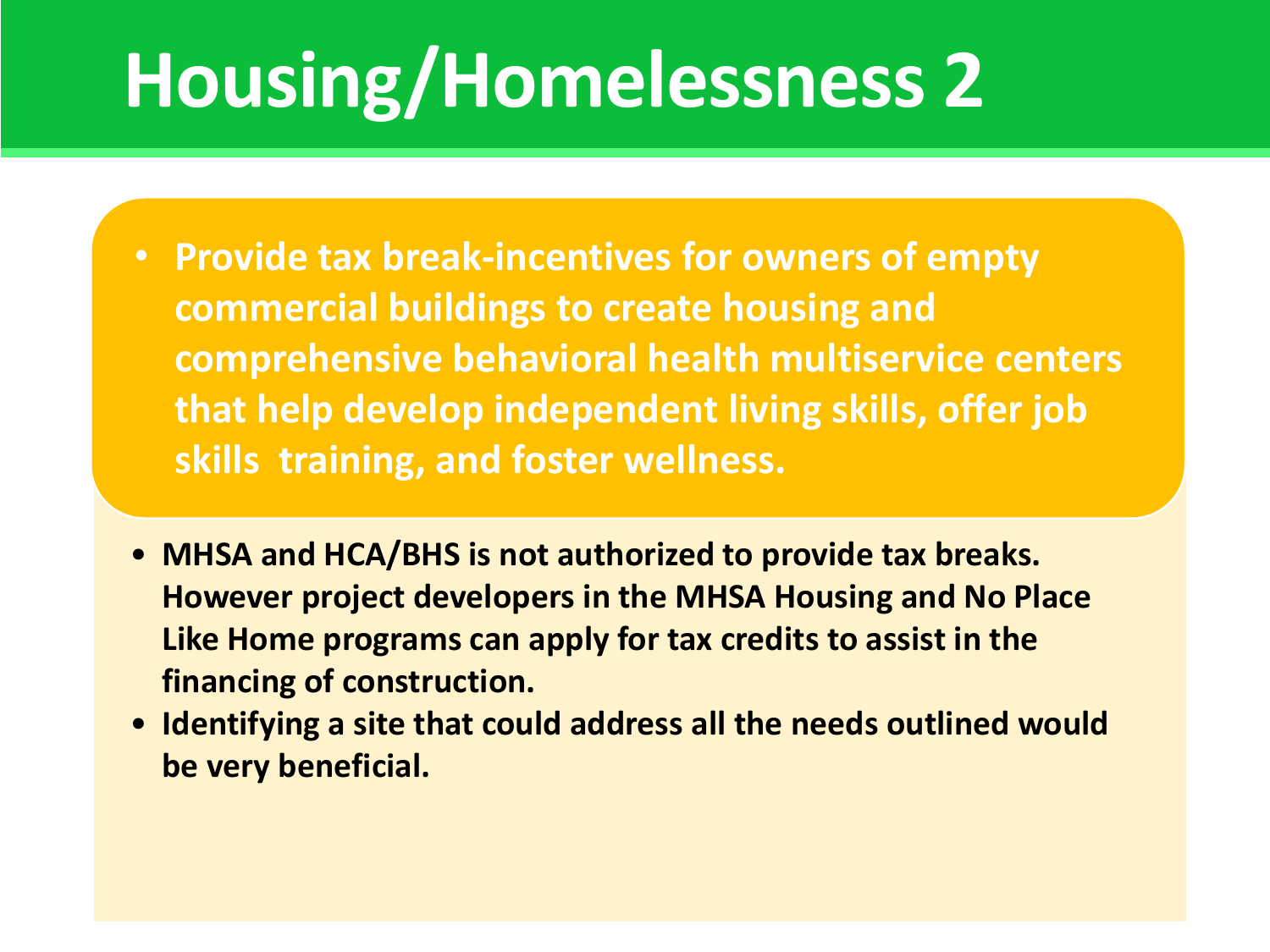### **Arts and Stigma**

- **Focus on arts to help to improve and maintain wellness and recovery**
- **Inform and educate the public in order to diminish stigma**

- **Community MH Education Events utilize the arts to promote mental health/wellness and reduce stigma by engaging the community in a dialogue about mental illness. Events are conducted throughout the County and open to all residents.**
- **Orange County contributes to CalMHSA, which funds Stigma Reduction information and activities through the Each Mind Matters platform.**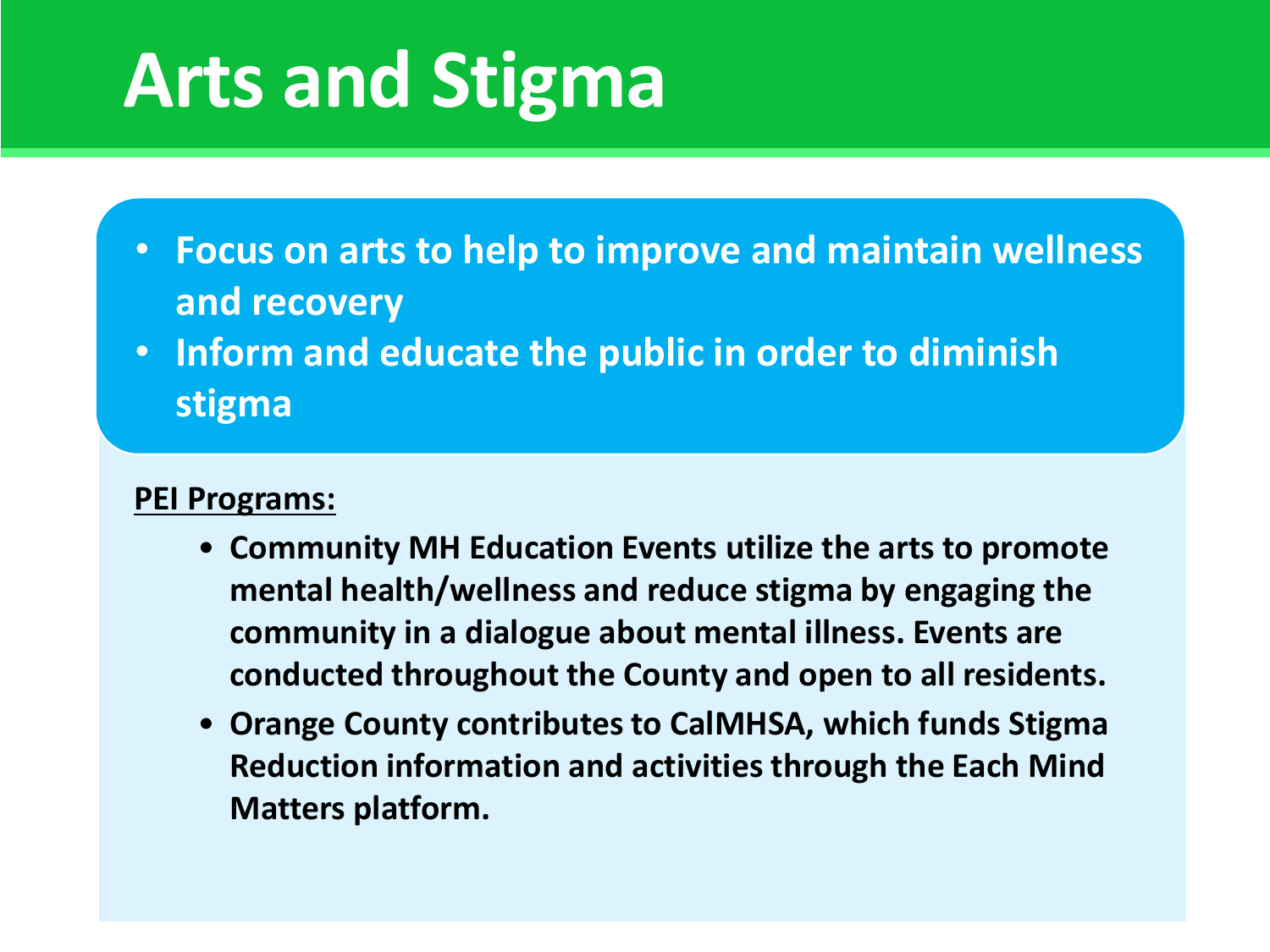### **Arts and Stigma**

- **Focus on arts to help to improve and maintain wellness and recovery**
- **Inform and educate the public in order to diminish stigma**

### **Wellness Centers (CSS):**

- **All 3 provide arts and crafts groups/activities. They are very well attended, with more than 30 arts and crafts groups and activities offered across all 3 Centers weekly. More than a dozen music/theater groups are also offered.**
- **Wellness Center Central holds an annual arts fair and has recently been responsible for producing the MHSA calendar.**
- **All Centers provide outreach to the general community to educate about what is offered, encourage participation and attendance, and reduce stigma.**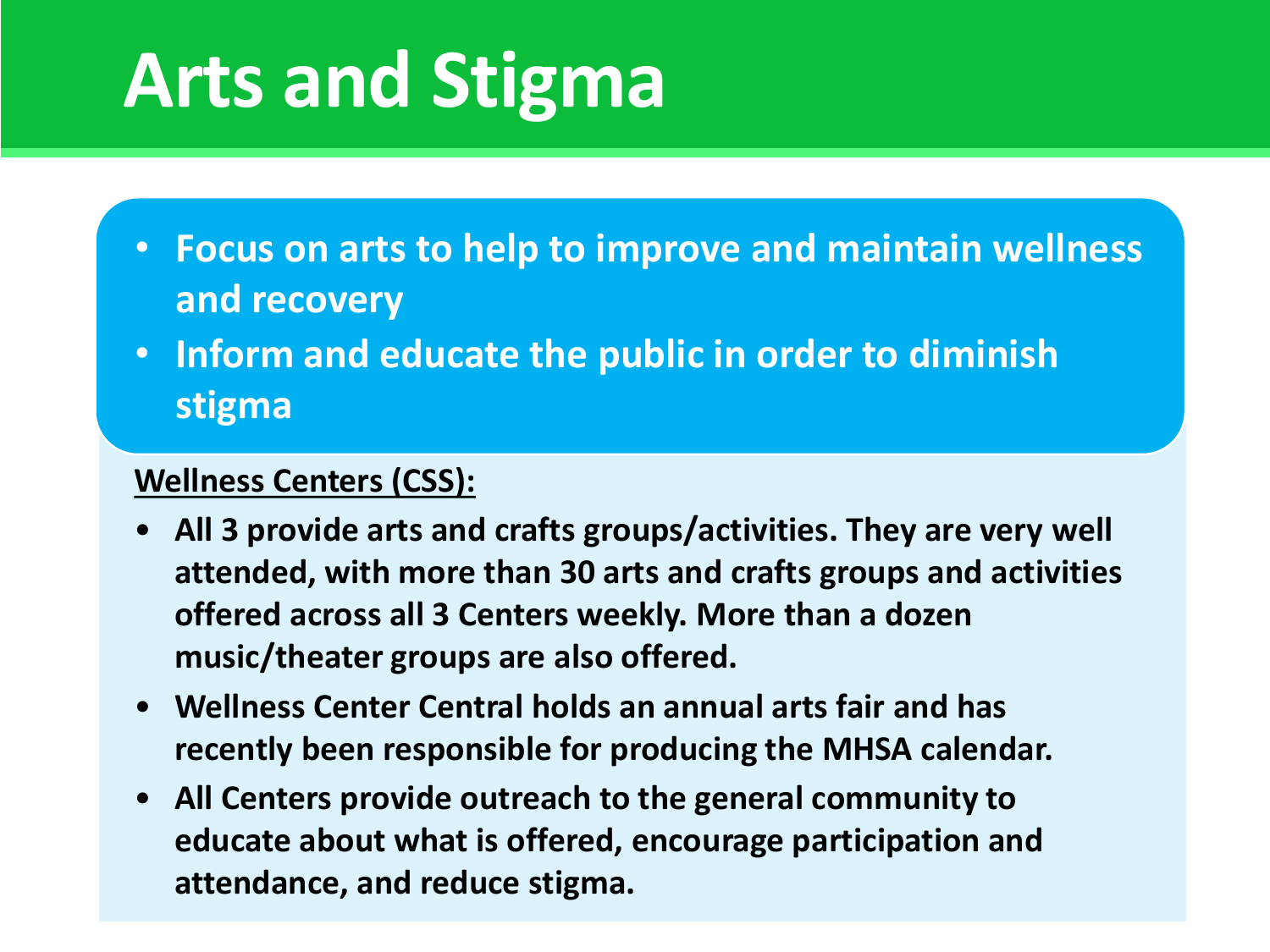# **Laura's Law/AOT 1**

- **Need presentations by the Laura's Law/Assisted Outpatient [Treatment], Recovery Court, and WIT Court programs to better understand these programs and the role of case managers**
- **The AOT Assessment and Linkage Team provides AOT presentations to the community as requested. The Team conducted ten trainings this year at various hospitals, police departments and community meetings, including NAMI and OCCAG.**
- **In addition, BHS program staff do community presentations about AOT and the overall system of care. Programs can be contacted to schedule community presentations.**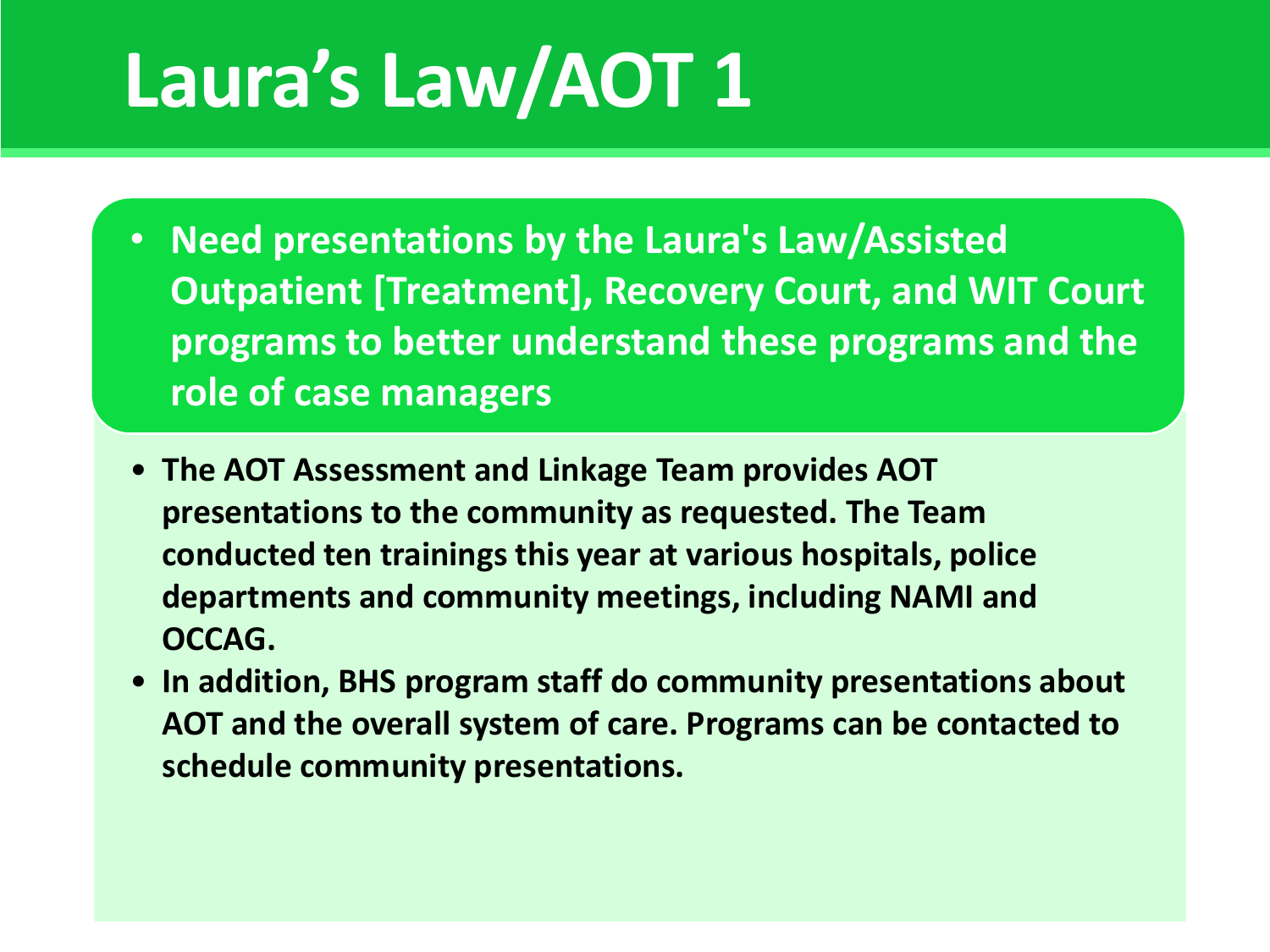# **Laura's Law/AOT 2**

- **There are insufficient programs for the severely mentally ill with anosognosia (lack of insight). There is a misconception that AOT is court-ordered but a participant does not have to follow the judge's orders. Dr. Steven Seager's video** *Roadmap* **describes the solution, i.e., services of increasing intensity [self-help to long-term care]; changing civil commitment laws.**
- **Although AOT is a 6-month court-ordered program, there are no civil or criminal penalties for someone who does not participate. The program relies on the influence of the collaborative efforts of the court and treatment team. MHSA is not authorized to change AOT or civil commitment laws.**
- **BHS provides a continuum of services individualized to each consumer based on their level of need and insight.**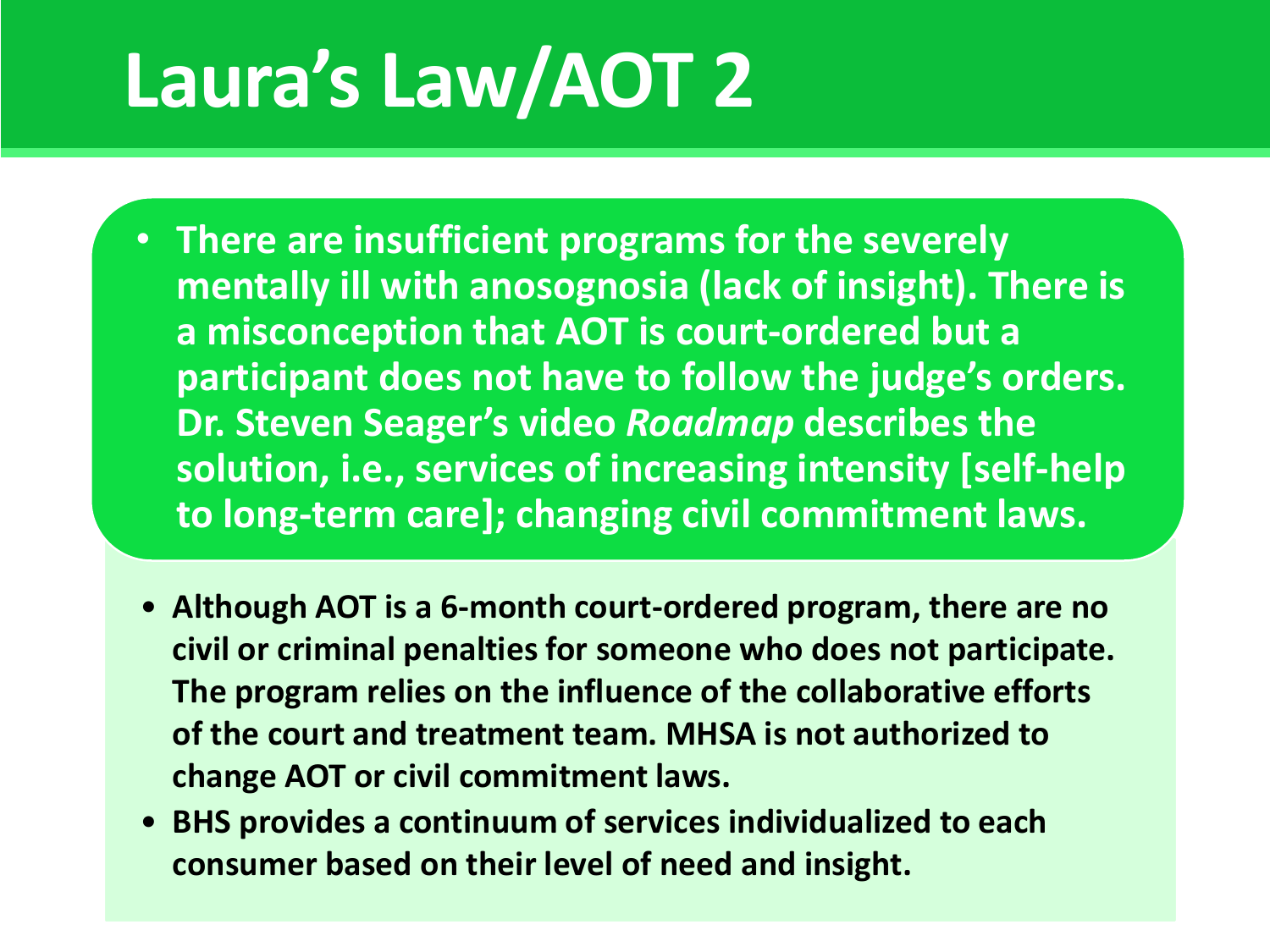### **Veterans**

• **Veterans are suffering from PTSD, TBI and other mental, emotional and behavioral problems. Veterans need to receive counseling from other veterans, including combat veterans, which is rarely offered to them through the VA.**

#### **PEI:**

• **OC4Vets, which is co-located at the VSO, offers these services and can be accessed by calling OCLINKS at 855-OCLINKS**

#### **Innovation:**

• **The Strong Families Strong Children - BHS for Military Families project provides counseling, case management and peer support to veterans and their spouses, partners and children. The project is staffed with clinicians and peers who have knowledge and experience with military culture.**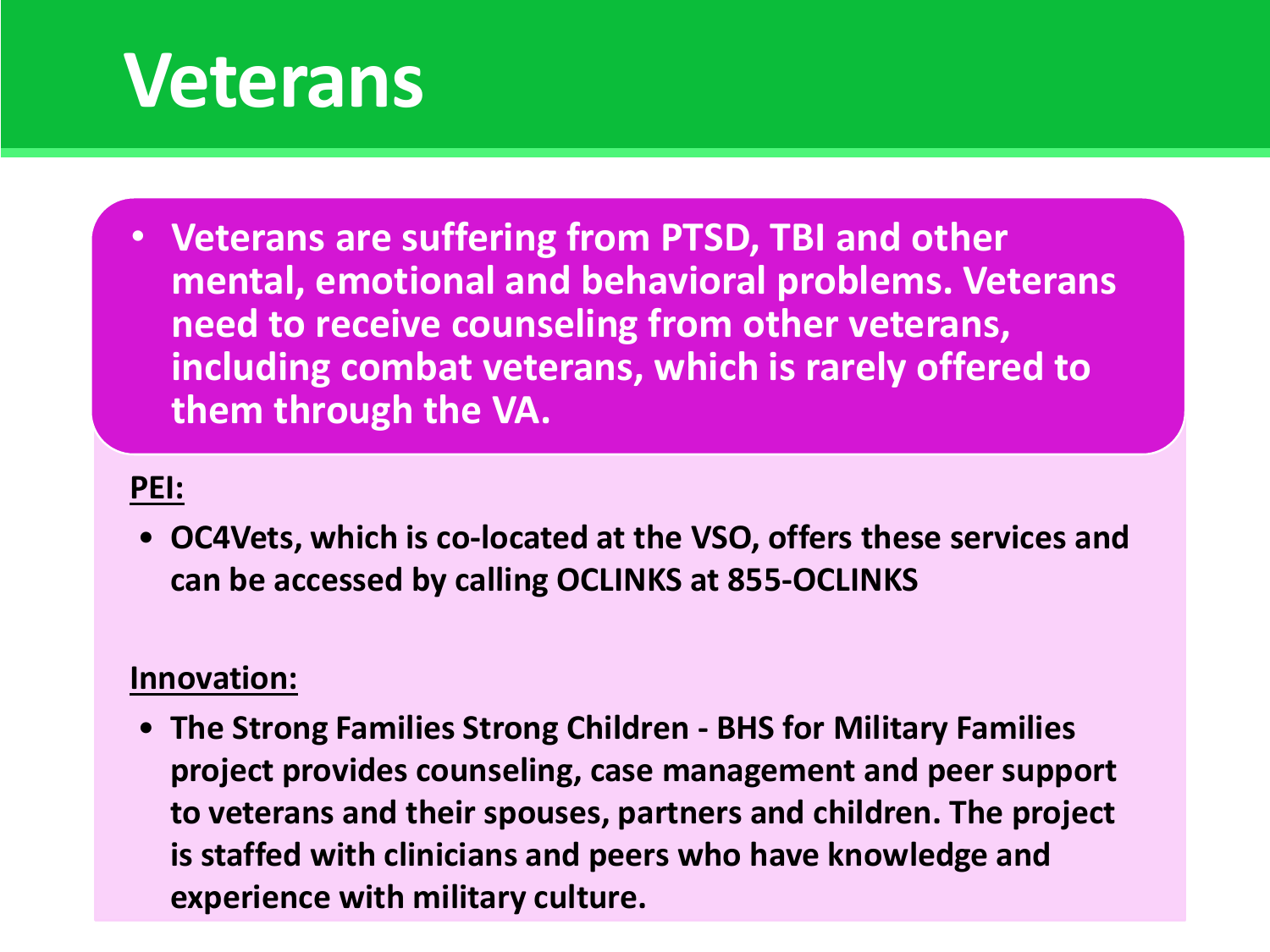### **Veterans con't**

- **Veterans are suffering from PTSD, TBI and other mental, emotional and behavioral problems. Veterans need to receive counseling from other veterans, including combat veterans, which is rarely offered to them through the VA.**
- **The Continuum of Care for Veterans and Military Families Innovation project is currently in procurement. The project will be staffed with veteran peer navigators who will train FRC staff on how to identify, screen and serve military families. Services will be provided in the FRCs throughout the County and will include peer support, case management and counseling.**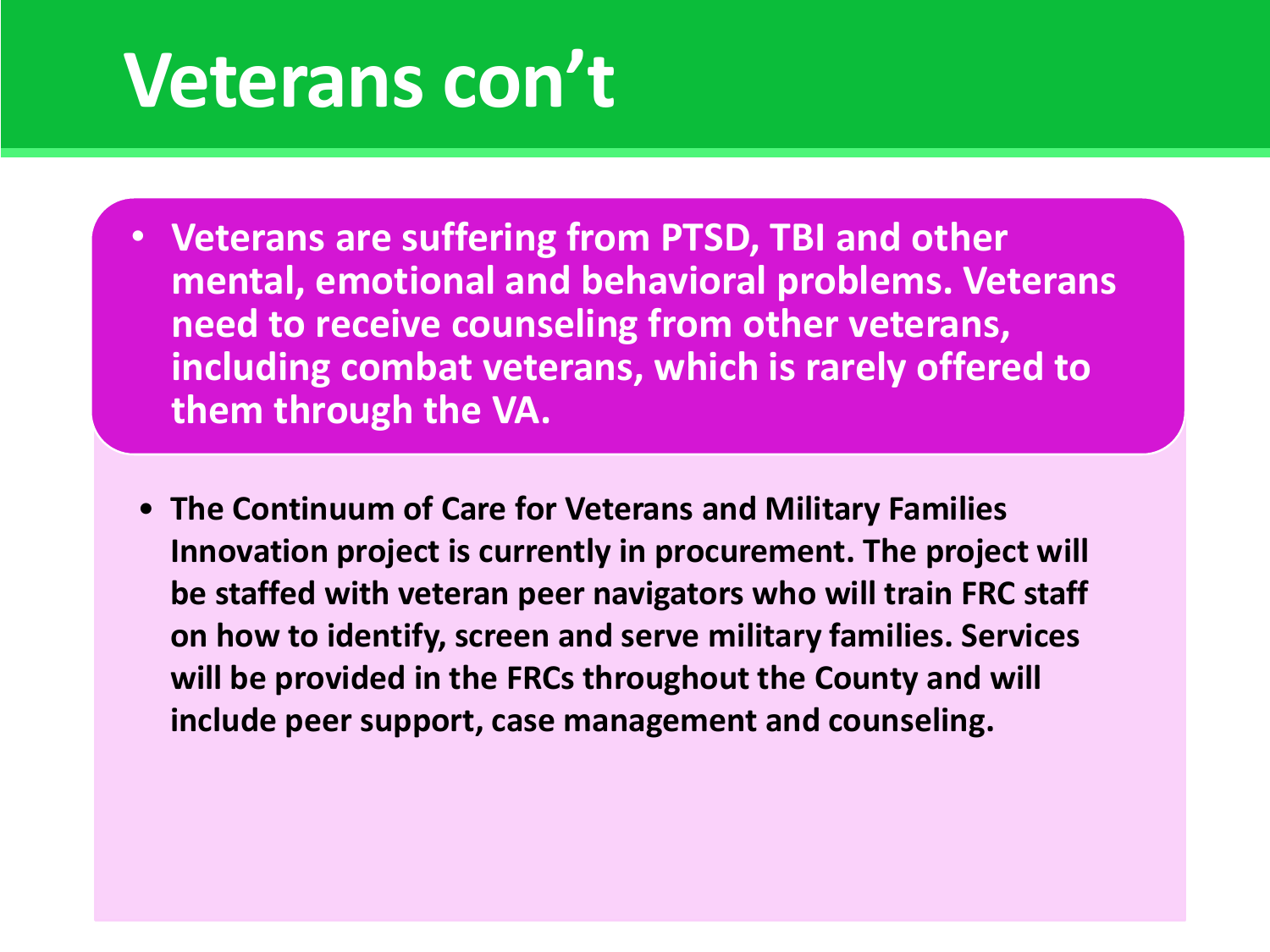# **System Navigation**

• **Need more Care Navigators to assist navigating the system** 

### **PEI:**

• **OCLinks helps navigate and link individuals to appropriate services. It can be accessed by calling OCLINKS at 855-OCLINKS**

### **CSS:**

- **Peer Mentors are employed throughout the system of care to help consumers and their families navigate the BHS system of care and to link them to needed community resources.**
- **The Steering Committee recently approved a major expansion of the Peer Mentoring program to the County Outpatient Clinics, which is pending Board approval on November 14.**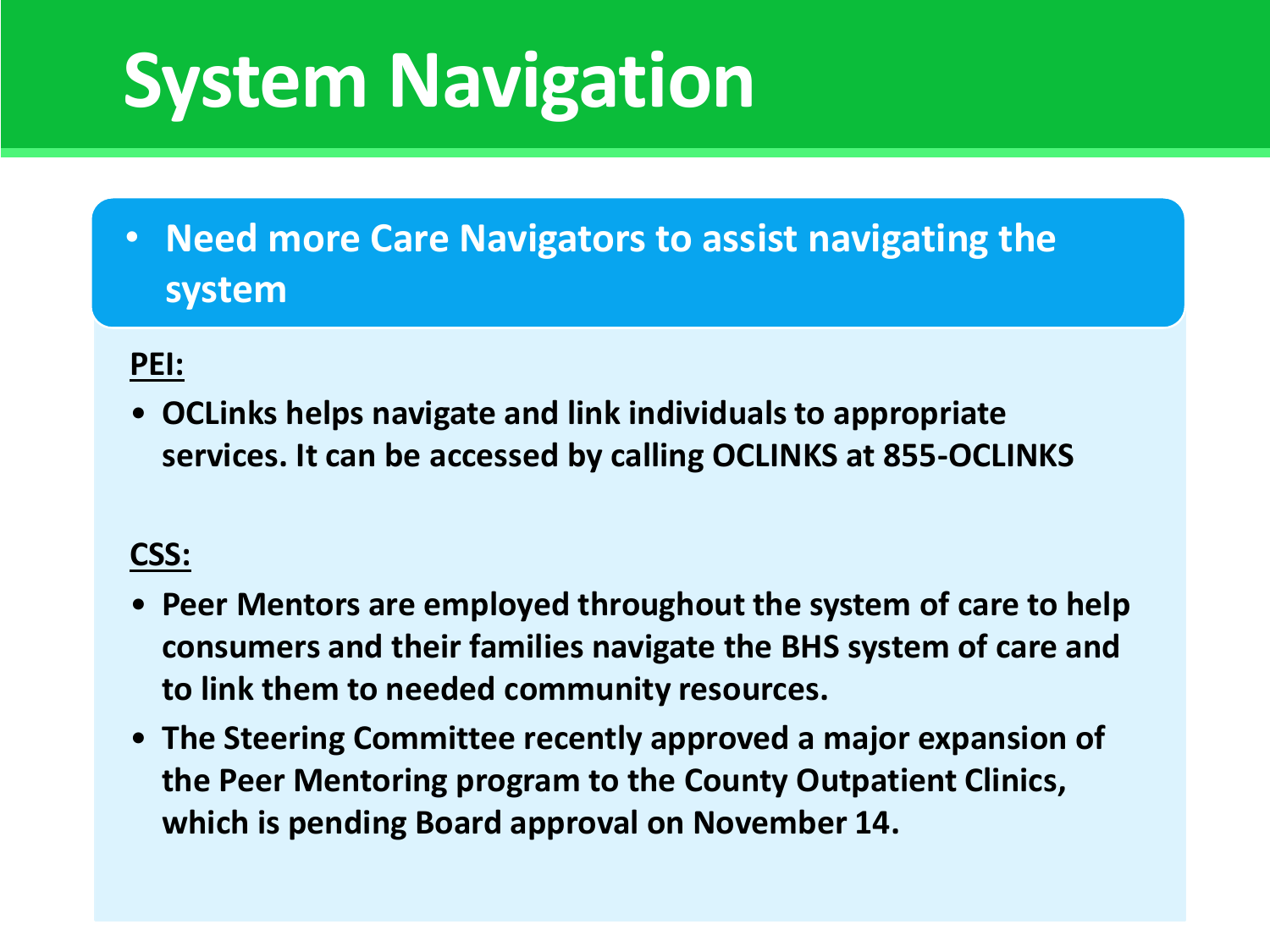# **Supporting Private Conservators**

• **Provide support and assistance for family members who are willing to be private conservators for their high risk and unengaged family members with SMI so that they may remain safely at home with their family and not become homeless**

### **CSS:**

- **One track of the STEPS FSP works with adults who are on Lanterman Petris Short (LPS) conservatorship and returning to the community from long-term care placements. The FSP provides some support to private conservators through family meetings, encouraging family participation in treatment, providing referrals to OCCAG, assisting with conservatorship documents, etc.**
- **However an area for potential expansion is to increase the array of in-home family support for private conservators.**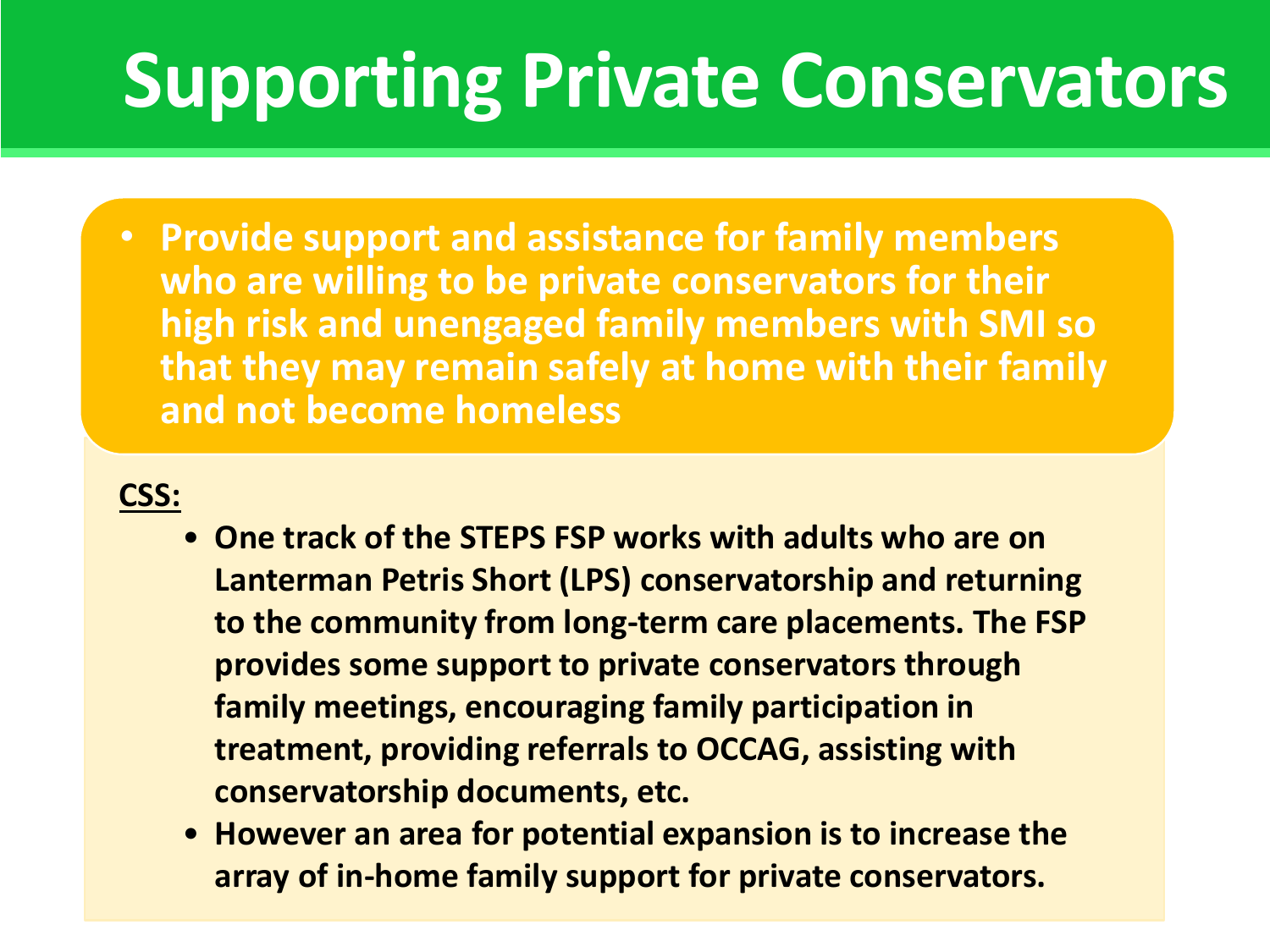# **Community Outpatient**

- **Need referrals in the community for low cost psychiatric treatment that includes assessment, diagnosis, medication evaluation, medication management**
- **OCLinks helps navigate and link individuals to appropriate services.**
- **County and Contract Outpatient Clinics provide these services for those diagnosed with a serious mental illness.**
- **CCSS (Community Counseling and Supportive Services) and CalOptima provide these services for those who are at risk or are diagnosed with a mild to moderate mental health condition.**
- **Private insurance and other health plans are also available.**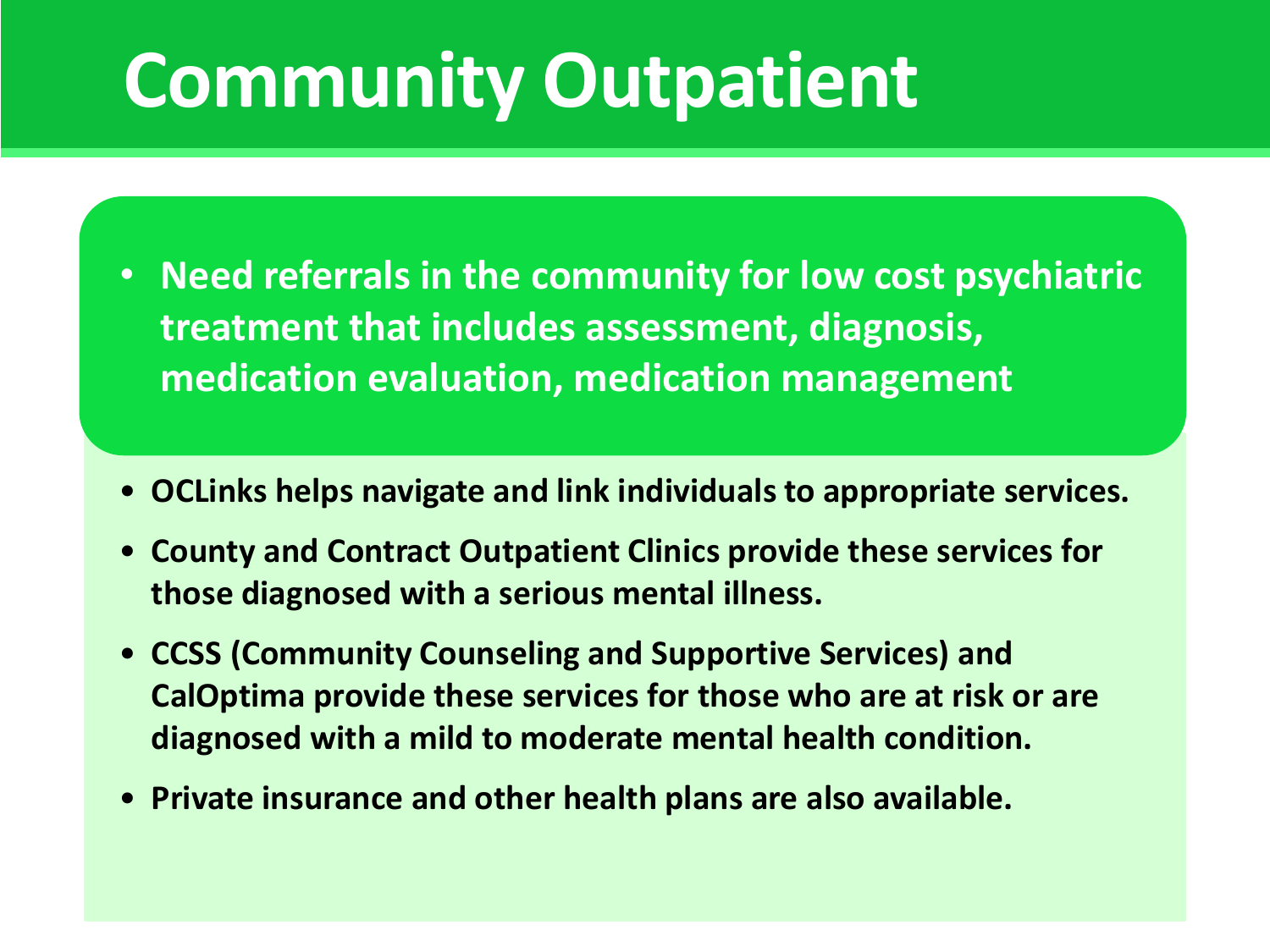### **Comprehensive Case Mgmt**

- **Case Management to consistently help patients with Homelessness, Employment, Transportation, Finances, Food Insecurities, Health Care**
- **The Full Service Partnerships (FSPs) and Programs for Assertive Community Treatment (PACT) provide comprehensive case management through an intensive, field-based model that provides "whatever it takes" to support consumers in their recovery. FSPs and PACT serve children, TAY, adults and older adults, and the programs actively strive to reduce homelessness, food insecurity and transportation barriers, and to increase employment and access to health care.**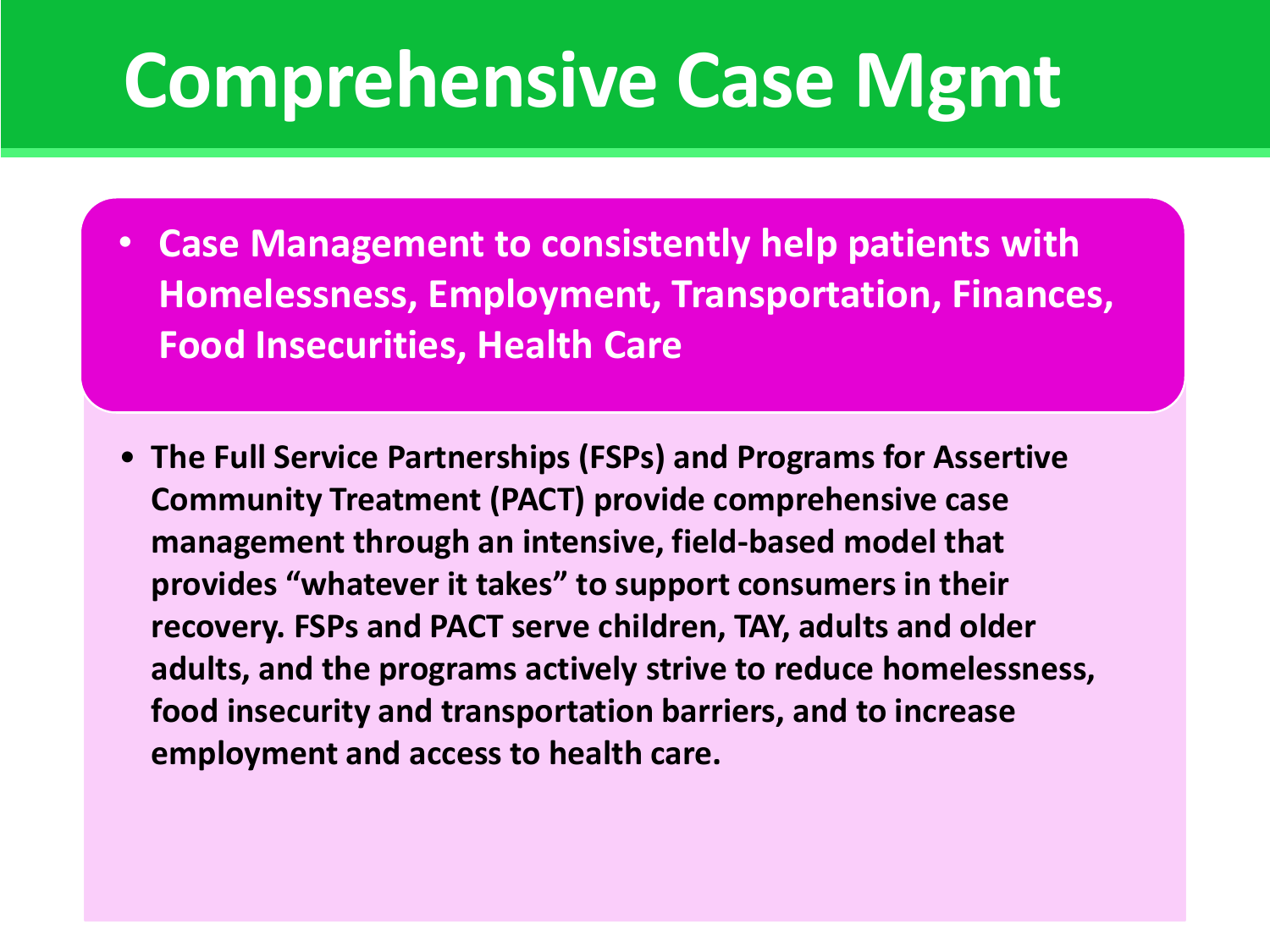# **Linguistic Competency**

- **There is a shortage of bilingual counselors, psychiatrists and nurse practitioners in mental health**
- **BHS is actively trying to recruit bilingual staff in all positions, including those who interact with consumers. However this continues to be a challenging area for our system to address.**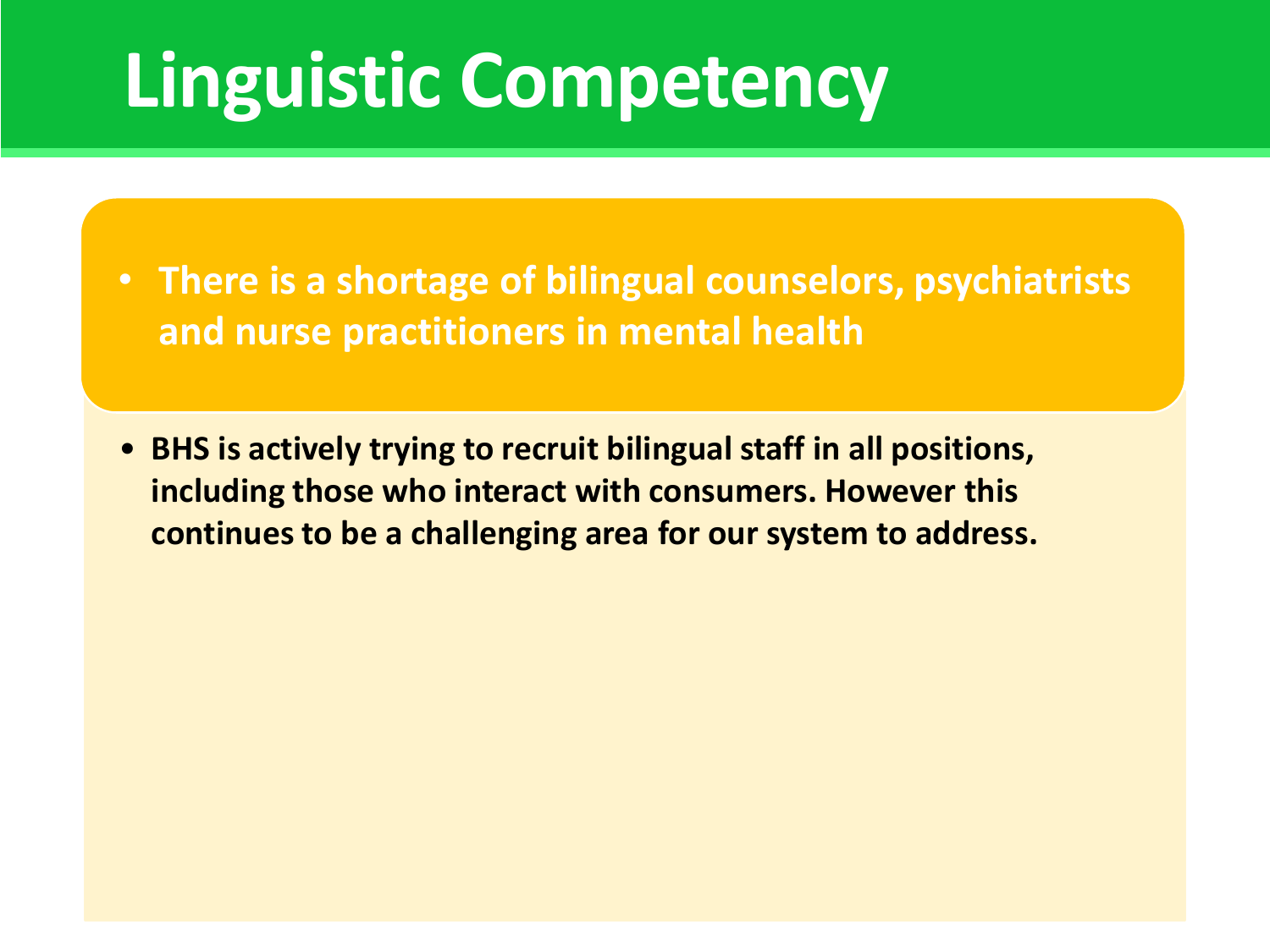### **Crisis**

- **Need more Crisis Stabilization Units and inpatient beds**
- **Increase CAT to reduce wait times; patients would benefit from timely assessment and intervention for suicide/homicide risk or grave disability**
- **BHS is working to identify additional CSU sites.**
- **CAT is seeking Board approval to increase the children's team by 5 positions and the adult team by 9 positions.**
- **MHSA cannot fund inpatient beds due to state regulations, however MHSA funds crisis residential programs for adolescents and adults, which were recently expanded. MHSA also currently provides in-home crisis stabilization services for children and their families, and an RFP for an adult program is in process.**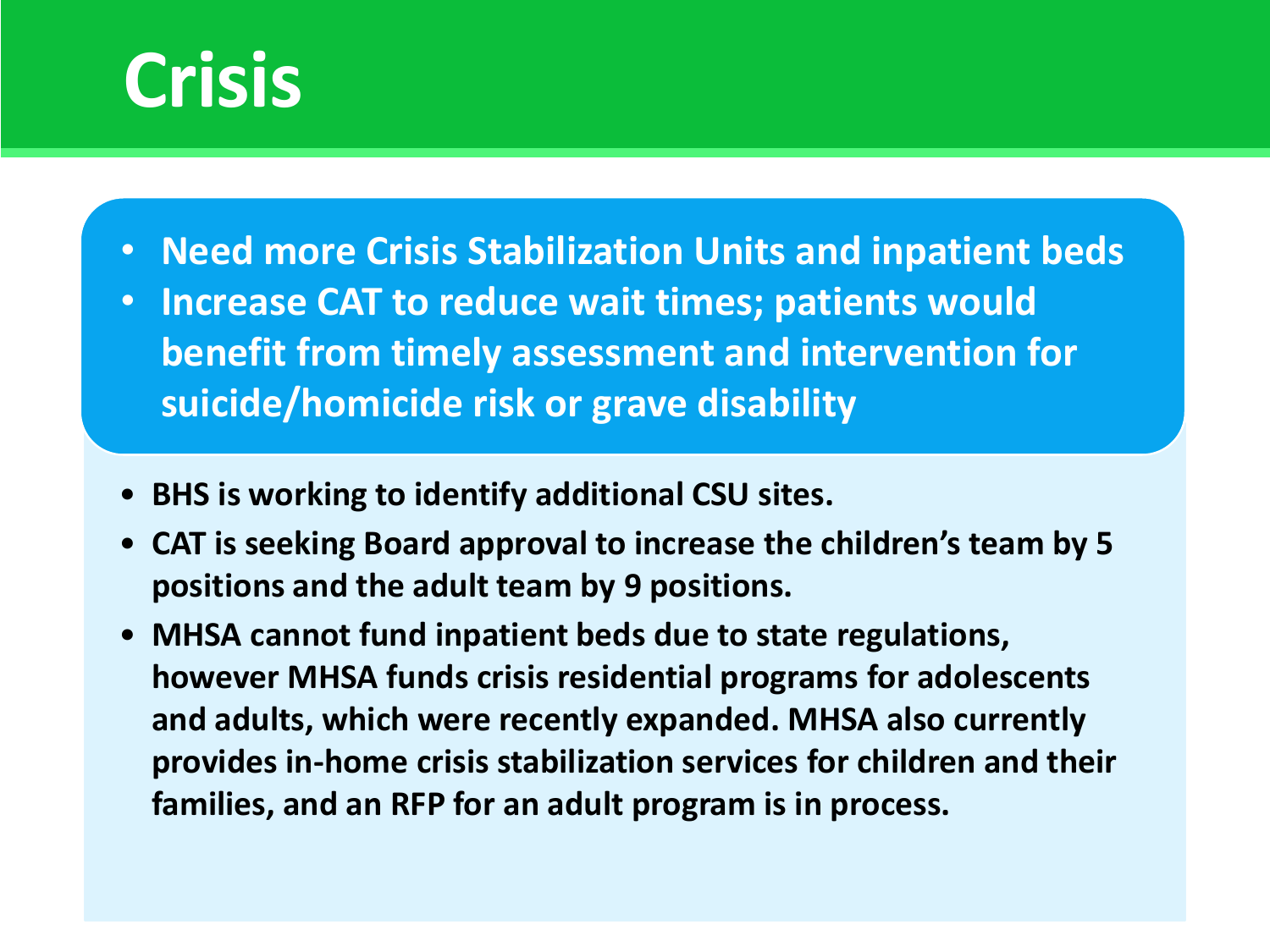# **SUD/Co-Occurring**

- **Need a comprehensive continuum of care for substance use (inpatient and outpatient) that is county-funded rather than relying on for-profit substance abuse treatment centers**
- **Need diversion programs from jails for those with mental health and substance use problems**
- **BHS currently has County and Contract outpatient, residential treatment programs for adolescents and adults, and medical and social model detox programs for adults. Adolescents are referred to local hospitals if detox is required prior to enrolling in the outpatient or residential program.**
- **Many MHSA programs specifically address the needs of individuals with mental illness who are involved in the criminal justice system (FSP, PACT, O&E, CHS Jail to Community Re-Entry). In addition, OC was recently awarded a Prop 47 grant that will fund system navigators who will link individuals to appropriate BHS services upon release. All of these programs aim to reduce recidivism.**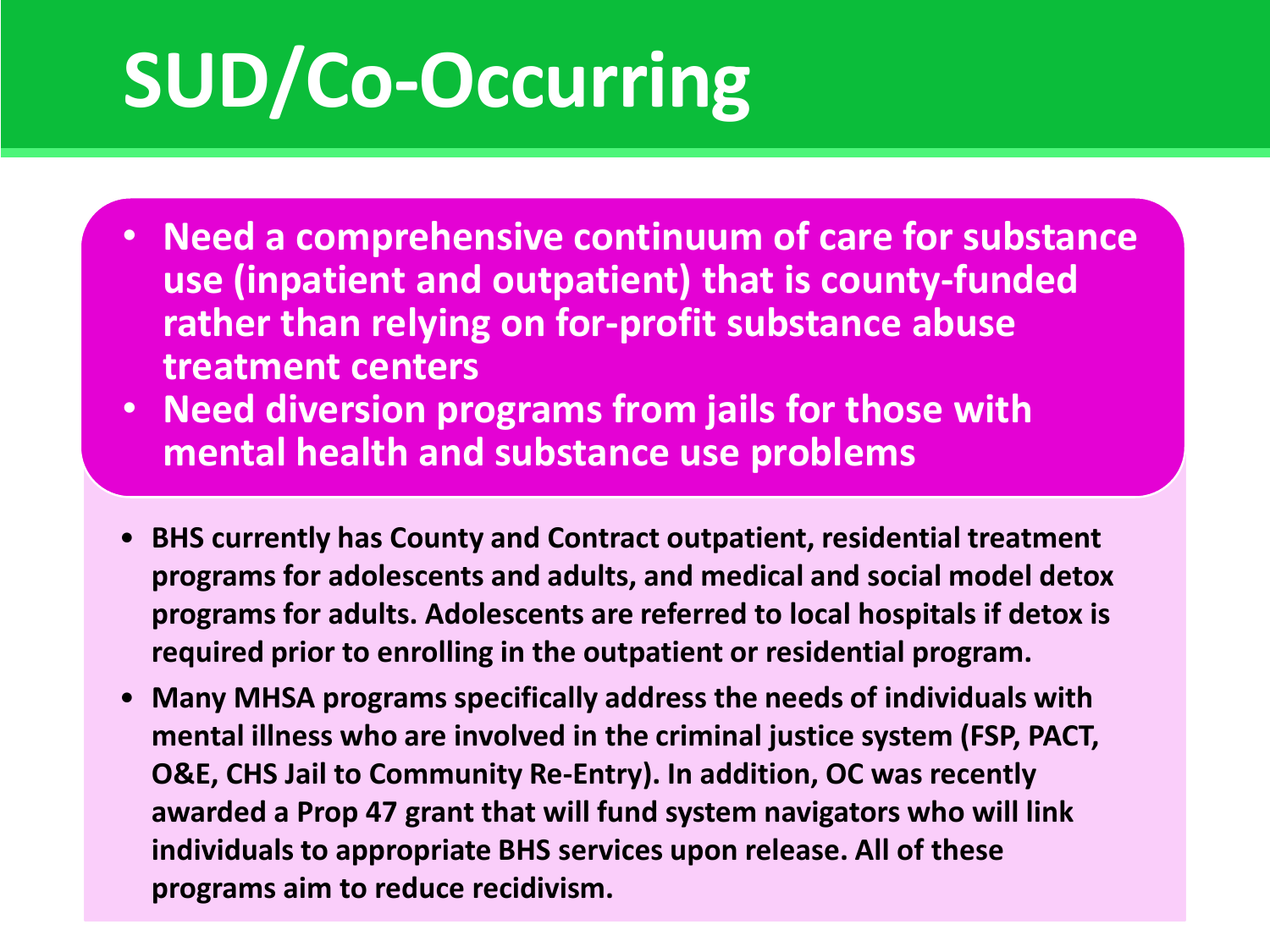### **Integrated Care**

• **Need an integration of primary care and mental health services**

### **CSS/CYBH/AOABH:**

- **MHSA funds two integrated care outpatient programs:**
	- **Integrated Community Services (ICS) for adults, and**
	- **OC Children with Co-Occurring Mental Health and Chronic Acute Severe Physical Illness, Special Needs or Eating Disorders.**
	- **The children's program will be expanding to a FSP specializing in the unique needs of this population.**
- **FSPs, PACT and County and Contract Outpatient Clinics also work to link consumers to a primary care physician (PCP) and then coordinate on-going care with the PCP.**